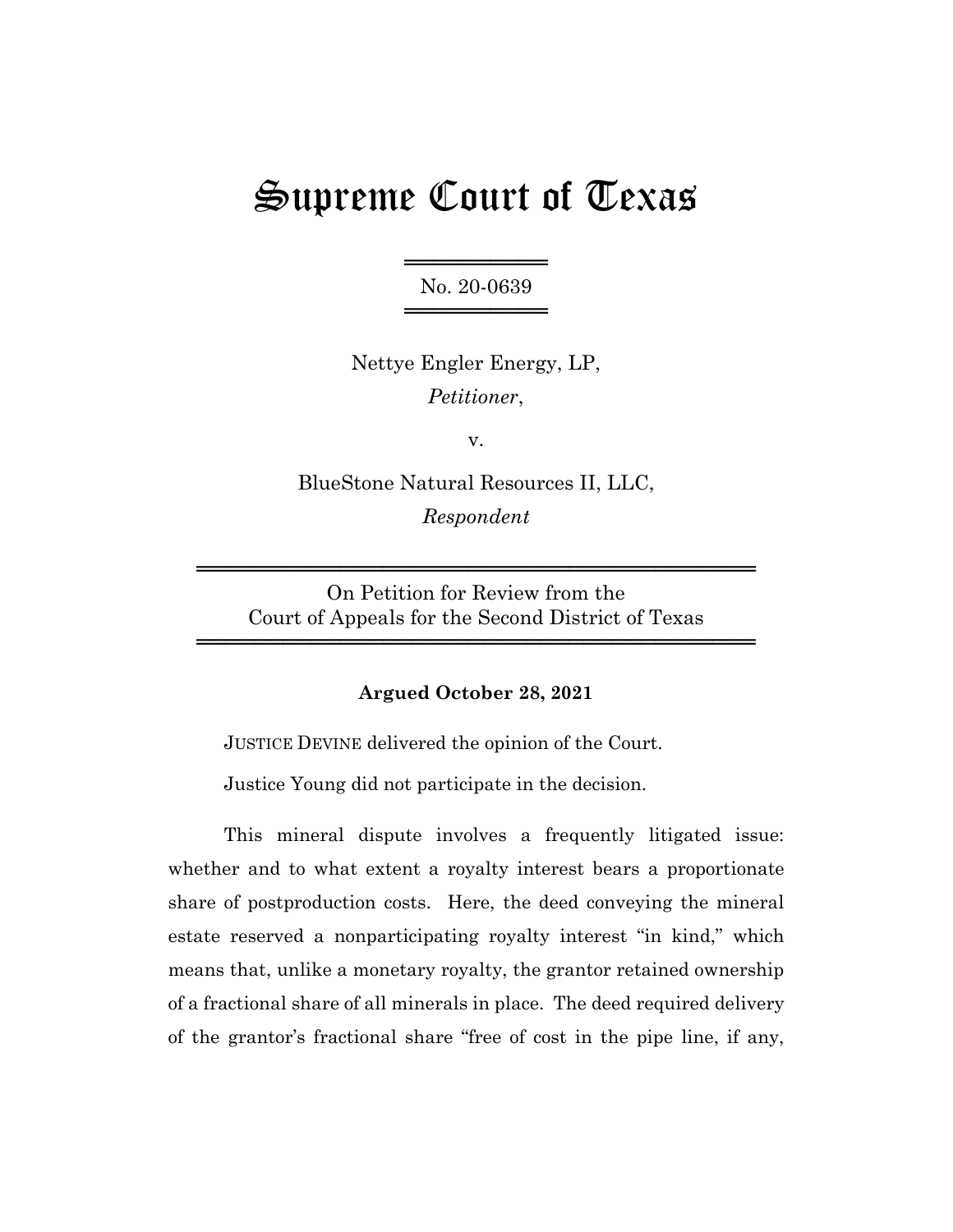otherwise free of cost at the mouth of the well or mine[.]" The parties agree that a gas pipeline exists and that the royalty is free of production costs and postproduction costs incurred before delivery into that pipeline, but they disagree about its location under the deed's terms.

The grantee's successor maintains that delivery occurs in the gathering pipelines comprising the gas gathering system on the wellsite premises, which burdens the royalty interest with all postproduction costs from that point until the gas is sold to the ultimate purchaser. The grantor's successor contends that delivery is downstream of the wellsite at the transportation pipeline, if not farther, because (1) a gas gathering pipeline is not a pipeline as that term is used in the deed and (2) use of the term "otherwise" to introduce the alternative delivery point "at the mouth of the well or mine" essentially negates a construction of "the pipe line, if any" as including any pipeline at or near the wellhead. If the deed requires delivery in the transportation pipeline, the mineral interest is free of some but not all postproduction costs. The trial court granted summary judgment that delivery occurs in the transportation pipeline, but the court of appeals reversed and rendered judgment that delivery occurs in the gathering pipeline.

We affirm the court of appeals' judgment. A gas gathering pipeline is a "pipeline" in common, industry, and regulatory parlance, and the deed does not limit the delivery location to any specific pipeline nor prohibit delivery to a pipeline at or near the well, if any. The court of appeals reached the correct result but misconstrued our opinion in *Burlington Resources Oil & Gas Co. v. Texas Crude Energy, LLC*<sup>1</sup> as

<sup>1</sup> 573 S.W.3d 198 (Tex. 2019).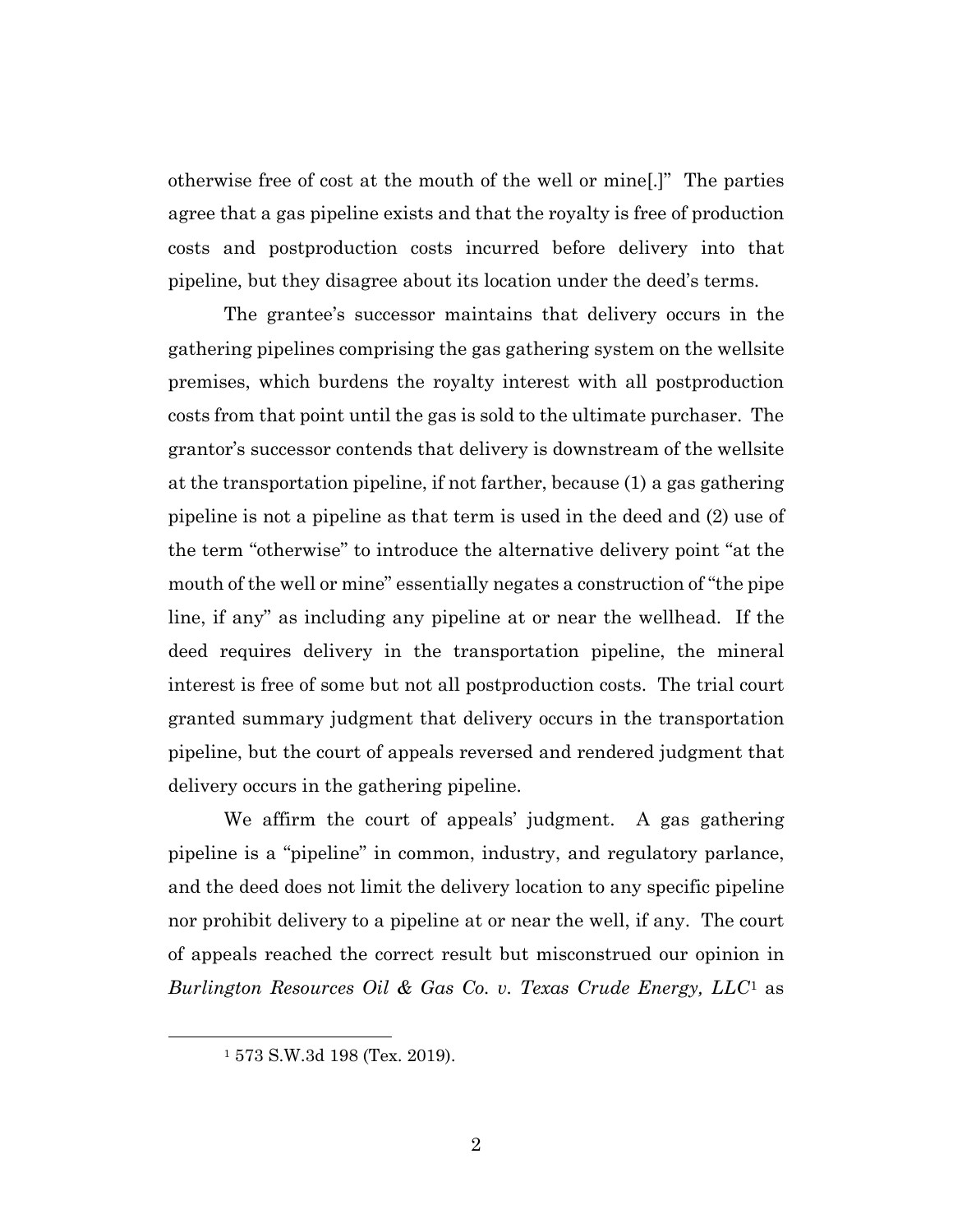establishing a rule that delivery "into the pipeline," or similar phrasing, is always equivalent to an "at the well" delivery or valuation point. Rather, the opinion merely emphasized that all contracts, including mineral conveyances, are construed as a whole to ascertain the parties' intent from the language they used to express their agreement.

#### **I. Background**

In 1986, the predecessors of Nettye Engler Energy, LP (Engler) conveyed a 646-acre tract of land by a special warranty deed that reserved "an undivided one-eighth (1/8th) nonparticipating . . . royalty interest in and to all of the oil, gas and other minerals on, in and under the Subject Property." A nonparticipating royalty is "an interest in the gross production of oil, gas, and other minerals carved out of the mineral fee estate as a free royalty, which does not carry with it the right to participate in the execution of, the [b]onus payable for, or the delay rentals to accrue under oil, gas, and mineral leases executed by the owner of the mineral fee estate."2 Such an interest is free of the costs of production,3 and when delivered in kind as the deed requires here,4 bears its proportional share of postproduction costs from the point of

<sup>2</sup> *KCM Fin. LLC v. Bradshaw*, 457 S.W.3d 70, 75 (Tex. 2015) (citing Lee Jones, Jr., *Non-Participating Royalty*, 26 TEX. L. REV. 569, 569 (1948) (footnote omitted)).

<sup>3</sup> *Heritage Res., Inc. v. NationsBank*, 939 S.W.2d 118, 121-22 (Tex. 1996).

<sup>4</sup> *Chesapeake Expl., LLC v. Hyder*, 483 S.W.3d 870, 874 (Tex. 2016) (observing that "gross production" refers to the total volume of minerals extracted from the ground).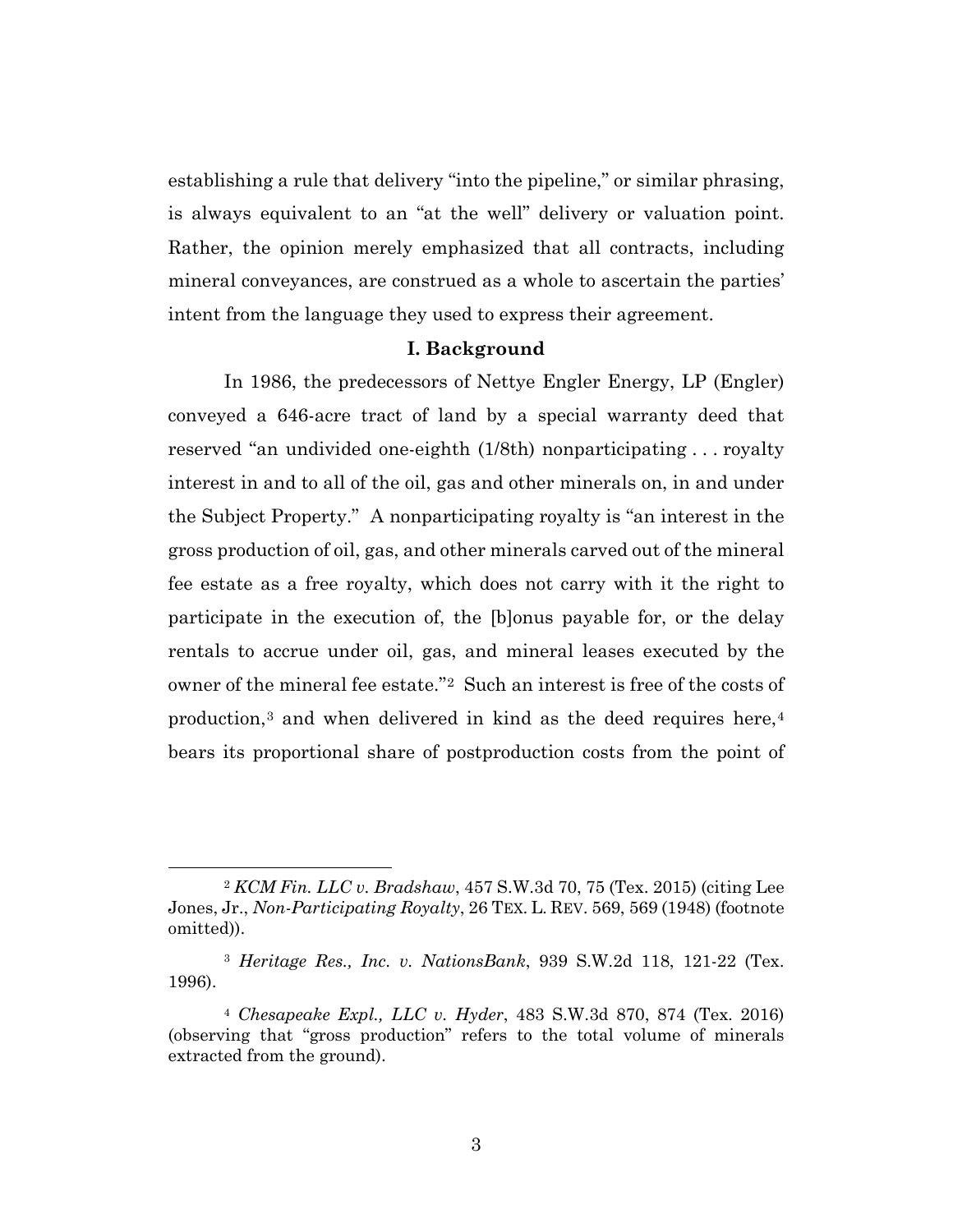delivery to the royalty-interest holder unless the conveyance specifies otherwise.5 The 1986 deed describes the royalty as

a free one-eighth (1/8) of gross production of any such oil, gas or other mineral said amount to be delivered to Grantor's credit, free of cost in the pipe line, if any, otherwise free of cost at the mouth of the well or mine . . . .

In 2004, the grantees leased the tract's minerals, and the lessee subsequently drilled thirty-four producing wells. When gas is produced at the wellhead, it is collected in an onsite gathering system for compression, processing, and delivery to third-party transportation pipelines off the leased premises. From there, all the gas is sold to third parties at various downstream market locations. Both the gathering system and transportation pipelines are owned by third parties who charge the operator for these services.

For several years, Quicksilver Resources, Inc. served as the wellsite operator. Quicksilver sold Engler's share of production along with the producer's share and valued it for royalty purposes at the point of sale to the gas purchaser's pipeline. This valuation rendered Engler's in-kind royalty not only unburdened by production costs but also free of

<sup>5</sup> *Heritage Res.*, 939 S.W.2d at 121-22 (providing the general rule that royalties are subject to postproduction costs unless the contracting parties agree otherwise); Byron C. Keeling & Karolyn King Gillespie, *The First Marketable Product Doctrine: Just What is the "Product"?*, 37 ST. MARY'S L.J. 1, 2-3, 13-20 (2005) (describing how, under an in-kind royalty agreement, a lessor is entitled to receive delivery of a proportional share of the lessee's production of oil or gas); Byron C. Keeling, *In the New Era of Oil and Gas Royalty Accounting: Drafting a Royalty Clause that Actually Says What the Parties Intend It to Mean*, 69 BAYLOR L. REV. 516, 520 n.17 (2017) (explaining that, subject to a royalty's terms, a lessee may market a lessor's share of production and pay the lessee the amount received for that share net of postproduction costs).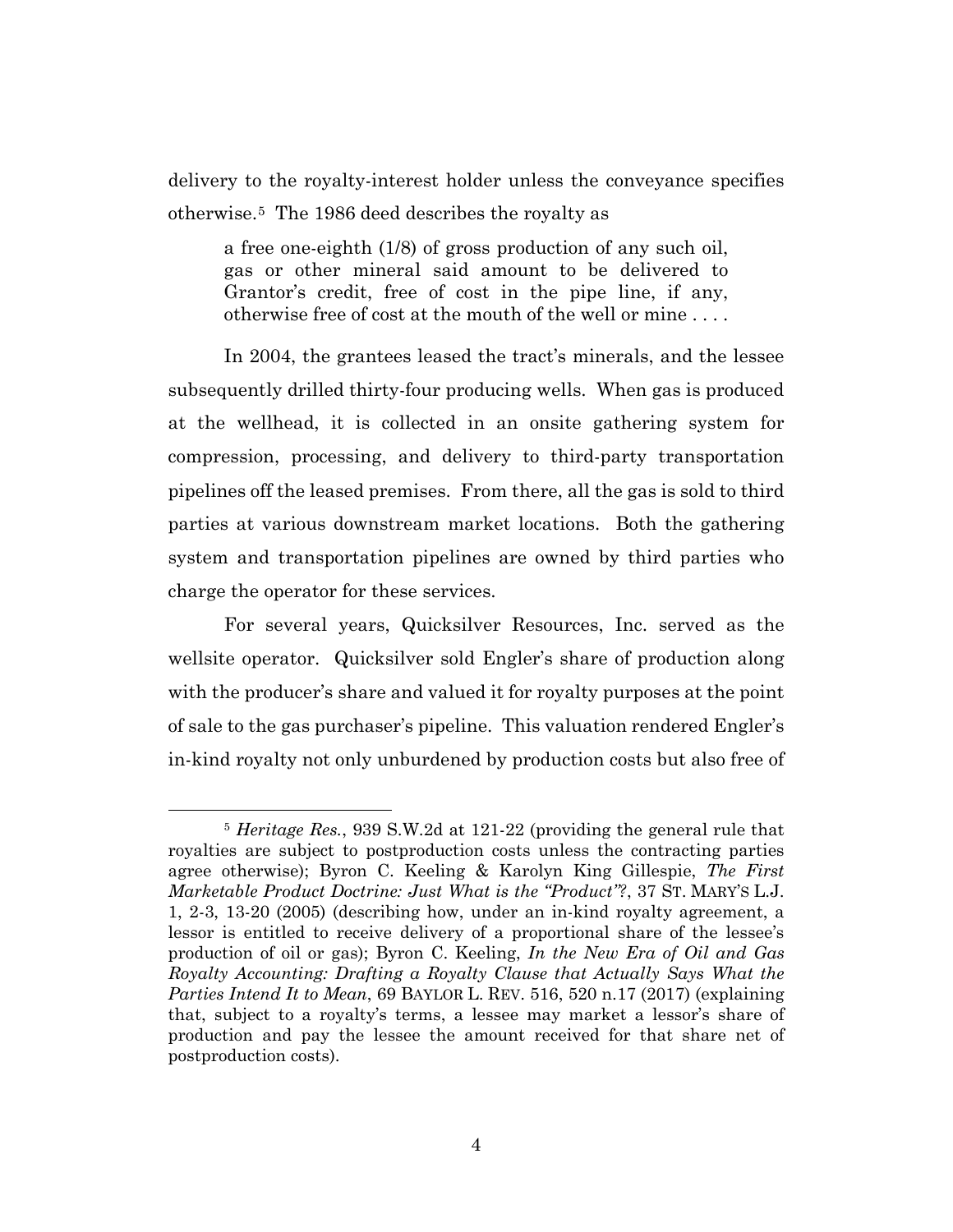all postproduction costs. That is, Engler was paid a proportional share of the gross proceeds from downstream sales of processed gas to third-party purchasers.

In 2016, BlueStone Natural Resources II, LLC, assumed operations and began deducting postproduction costs in accounting to Engler for its proportional share of production. Under BlueStone's valuation, delivery of Engler's fractional share occurs at the point where unprocessed gas enters the gathering pipeline in the onsite gathering system. As a result, Engler's ownership interest bears a proportional share of postproduction costs from that point forward, including gathering, compression, and processing costs; transportation and delivery costs; and severance taxes. Unlike Quicksilver, which compensated Engler for its share of production based on its value at the end of the line, BlueStone values it at the beginning.

Engler's royalty payments dropped precipitously due to the deduction of postproduction costs from sales proceeds, prompting Engler to sue BlueStone for common-law conversion and money had and received. The central dispute concerned the proper construction of the 1986 deed's language. The parties generally agreed that (1) BlueStone must compensate Engler for its proportional share of sales proceeds net of expenses incurred after production is delivered to Engler's credit; and (2) BlueStone delivers Engler's share "in the pipe line," because one exists, rather than "at the mouth of the well." The point of dissension concerned the exact location where delivery occurs, with Engler taking the position that "in the pipe line" refers either to the distribution pipeline at the point of sale or to the offsite transportation pipelines, while BlueStone argued that the delivery obligation under the deed is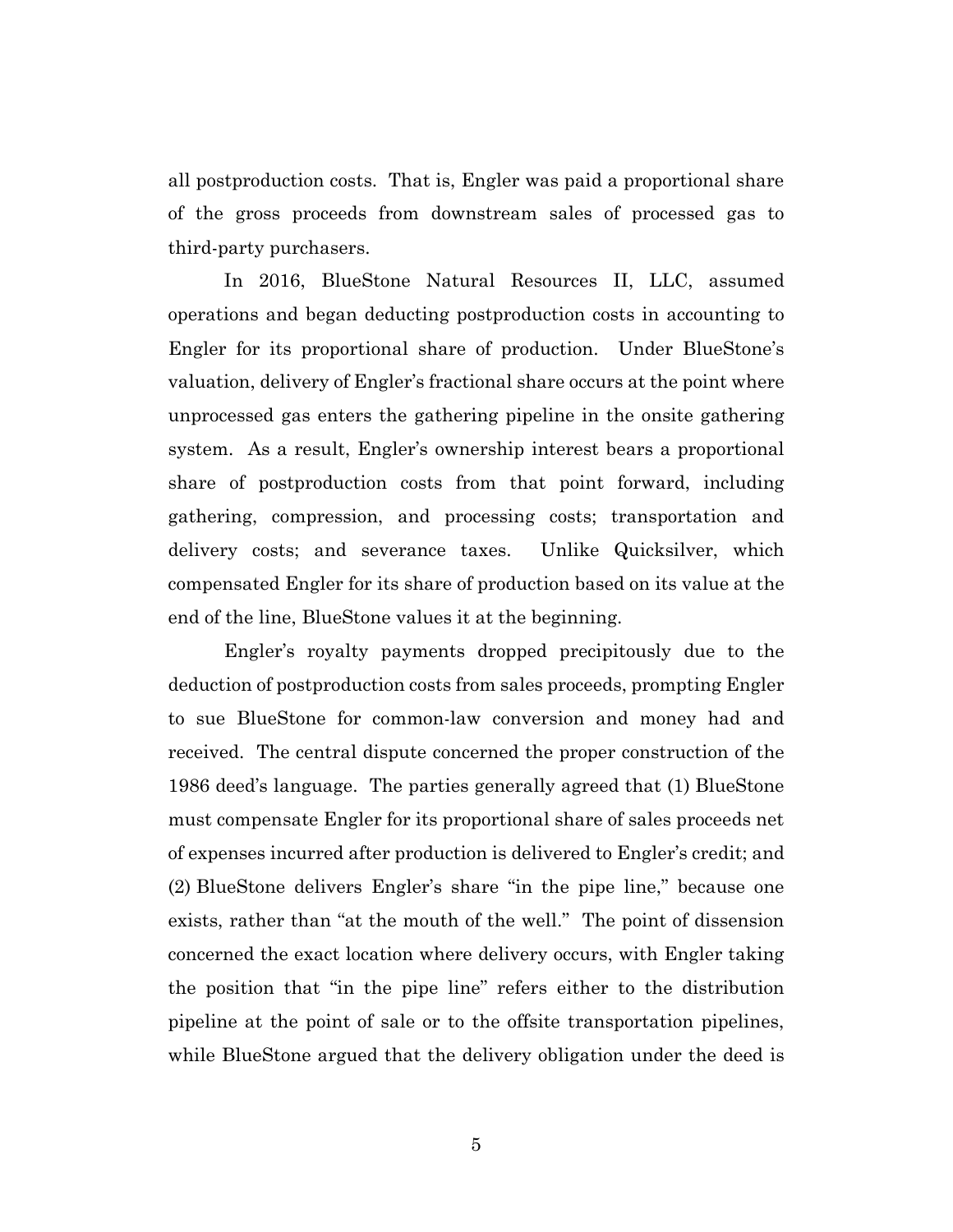satisfied by delivery in the gathering pipelines comprising the onsite gathering system.

On cross-motions for summary judgment, Engler argued that because the 1986 deed provides for a "free one-eighth of gross production" to be delivered "free of cost," the royalty is free of all postproduction costs from the wellhead to the point of sale. Engler cited our opinion in *Chesapeake Exploration, L.L.C. v. Hyder*<sup>6</sup> as supporting the proposition that such language conclusively renders a royalty interest free of any and all postproduction costs. Alternatively, Engler claimed that a gathering system is not a pipeline or at least was not understood to be a pipeline when the deed was executed. For that reason, Engler argued that offsite transportation pipelines are the closest delivery point that would be consistent with the deed's language and, at a minimum, the royalty is free of gathering, compression, and processing costs incurred before that point. Engler urged that the deed's "in the pipe line" language necessarily refers to an offsite delivery point because the deed prioritizes delivery "in the pipe line, if any" over delivery "at the mouth of the well or mine" by using the word "otherwise" to introduce the latter as a default option when no pipeline exists.

BlueStone challenged Engler's proffered deed construction on the basis that (1) Engler misconstrued *Hyder*, which clearly holds that words like "free and clear" of all "costs and expenses" do not in and of themselves, or even necessarily, render a royalty free of all or any postproduction costs and (2) gathering pipelines are pipelines in both ordinary and trade meaning. That being so, BlueStone insisted that it

<sup>6</sup> 483 S.W.3d 870, 872-73 (Tex. 2016).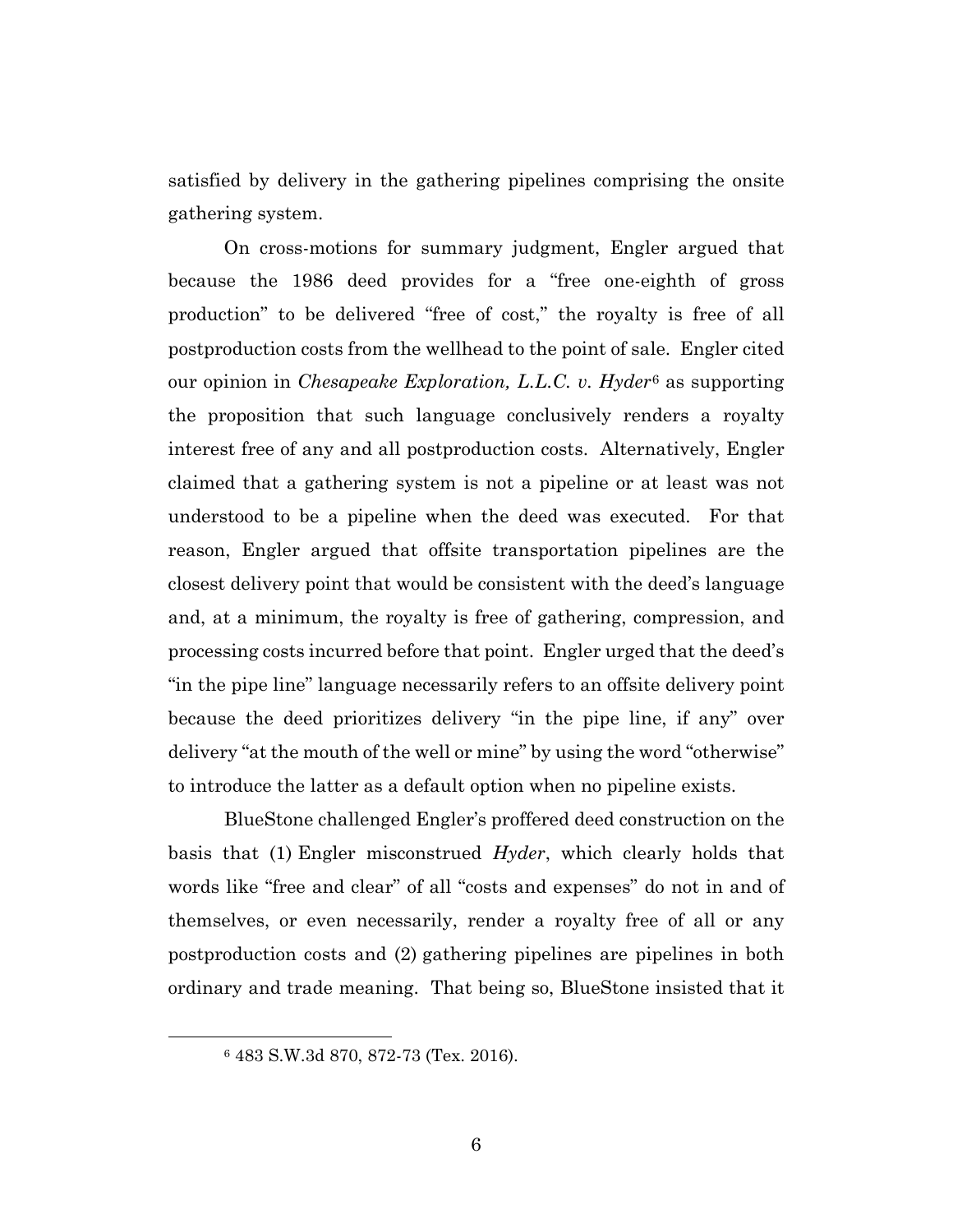properly calculated Engler's royalty interest based on sales proceeds net of expenses incurred beyond the point Engler's share of production entered the onsite gathering system.

As summary-judgment evidence, Engler provided affidavit and deposition testimony from an oil-and-gas attorney to the effect that (1) the 1986 deed's reference to "pipe line, if any" refers to the main transportation pipelines and (2) based on the deed's "free one-eighth (1/8) of gross production" and "free of cost in the pipe line" language, Engler's royalty is free from all postproduction costs so long as the gas is in the transportation pipeline, meaning it is valued at the point of sale rather than at any other upstream point. The gist of the expert's testimony is that "pipe line" refers to the place where title passes from the operator/producer to the gas purchaser, and back in 1986, it was not uncommon for gas gathering systems to be owned by the operator/producer and for gas to be purchased by the transporter. Although Engler's expert did not testify that any such arrangements were in existence at the time the 1986 deed was executed—nor does the record include such evidence—he concluded that delivery "in the pipe line" refers not only to the transportation pipelines but also makes the royalty free of cost until title transfers to a third-party purchaser.

BlueStone objected to the expert's testimony on the basis that it was conclusory and opined on pure questions of law, which is not a proper use of expert testimony. BlueStone further observed that Engler's expert could not identify a fact that was in dispute in the case, and although he testified that the 1986 deed was unambiguous, he nonetheless opined on the deed's interpretation.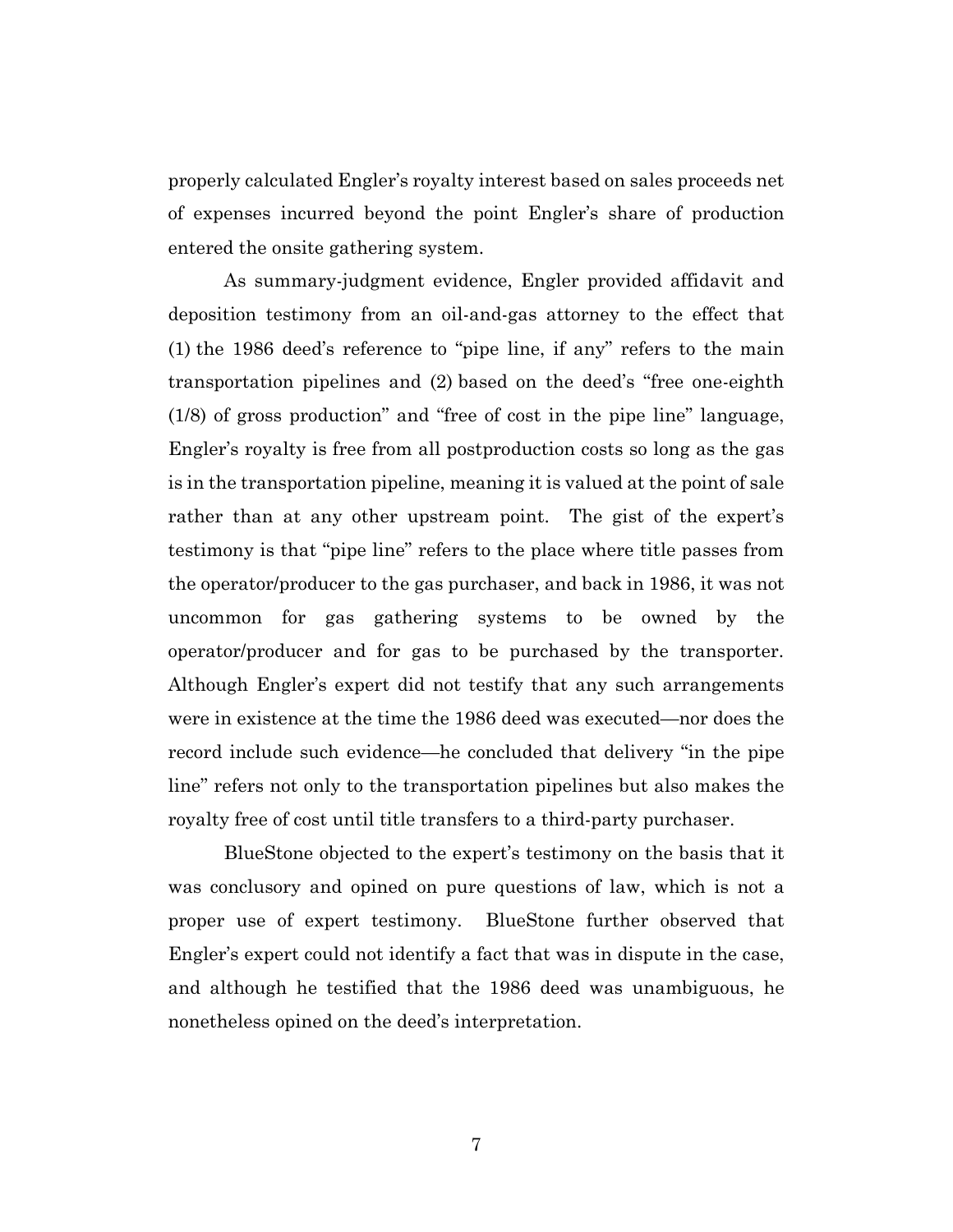In addition to objecting to the admissibility of expert testimony with regard to the deed's interpretation, BlueStone conditionally offered a counter-affidavit from its own expert to refute Engler's expert's conclusions. BlueStone's expert testified that (1) the royalty reserved by Engler's predecessor clearly bears postproduction costs; (2) "free of cost" can mean free of production costs, so inclusion of the word "free" in a deed is not, by itself, enough to free an interest of postproduction costs; and (3) the phrase "mouth of the well" defines where the pipeline is located, which provides the valuation point for the royalty before postproduction costs have been incurred.

The trial court overruled BlueStone's objections and granted Engler's motion for summary judgment. The court held that Engler's royalty interest is "not subject to post-production costs" but, at the same time, deferred consideration of "the issue of the calculation of proper post-production costs [until] a subsequent proceeding." A few days later, we issued our opinion in *Burlington Resources*, in which we held that deed language requiring delivery "into the pipeline, tank or other receptacle to which any well or wells on such lands may be connected" was analogous to an "at the wellhead" valuation point.<sup>7</sup> When delivered at the well, a royalty interest is generally free of production costs but

<sup>7</sup> 573 S.W.3d 198, 211 (Tex. 2019) (construing an assignment providing that "[t]he overriding royalty interest share of production shall be delivered to ASSIGNEE or to its credit into the pipeline, tank or other receptacle to which any well or wells on such lands may be connected, free and clear of all royalties and all other burdens and all costs and expenses except the taxes").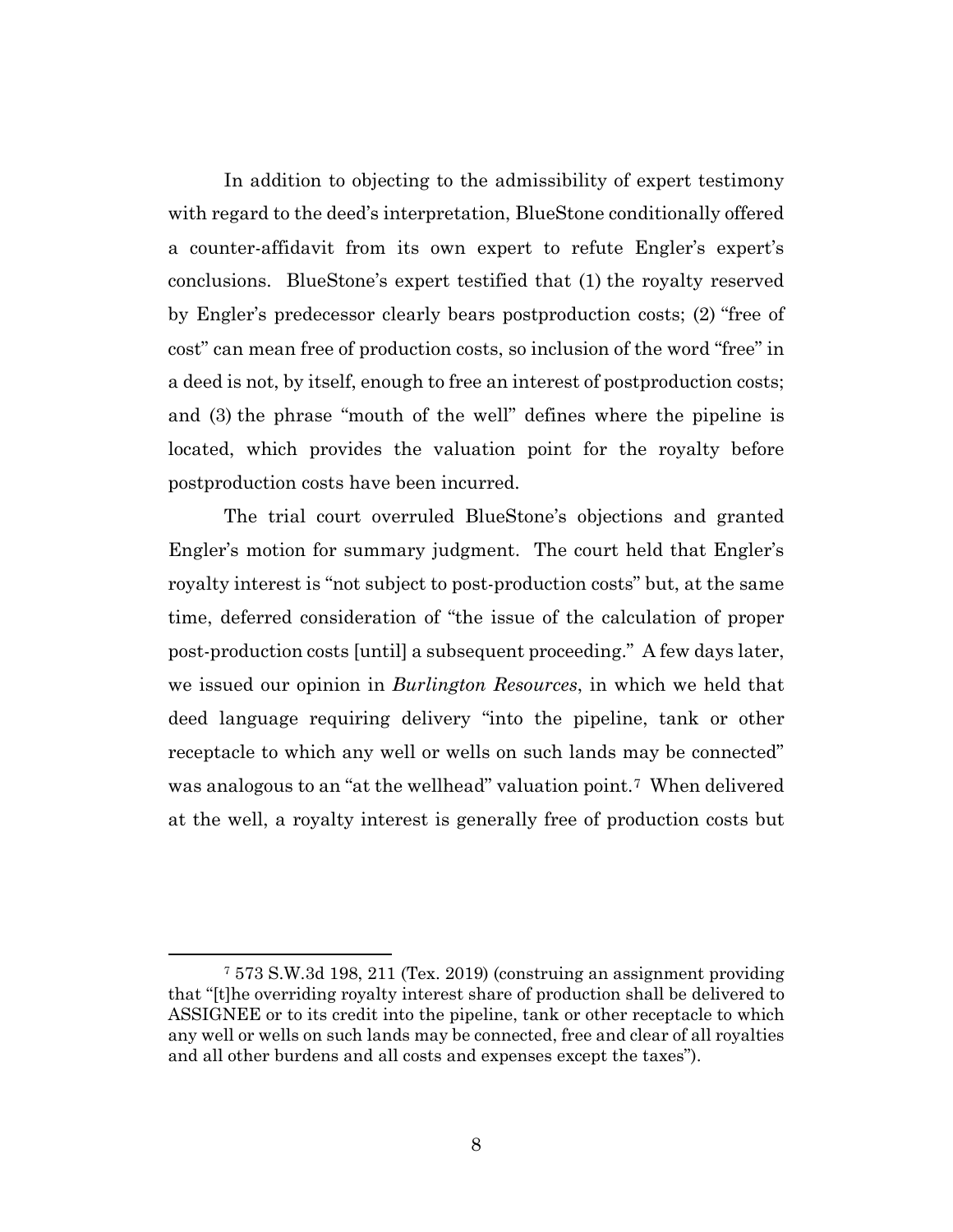not postproduction costs that enhance the downstream value of the product.8

BlueStone filed a motion for reconsideration in light of *Burlington Resources*, arguing it is directly on point and dispositive in equating an "into the pipeline" royalty provision with an "at the well" delivery point such that royalty payments based on proceeds of downstream sales are net of all downstream postproduction costs. The trial court denied BlueStone's motion but altered its prior ruling, ostensibly determining that Engler's royalty interest is free of cost in the transportation pipeline, not the gathering or distributing pipelines, and thus free of some but not all postproduction costs. With the deed so construed, the court rendered judgment that Engler's royalty is unburdened by all postproduction costs other than transportation costs, severance taxes, and regulatory fees. The court awarded Engler \$88,849.33 in actual damages for the period of April 1, 2016, to March 31, 2019, and then severed that portion of the suit from Engler's claims for monetary damages for ongoing and future deductions. Though neither party scored a total victory, only BlueStone appealed the trial court's judgment.

The court of appeals reversed and rendered judgment for BlueStone.9 First, the court viewed *Burlington Resources* as establishing a rule that the language "into the pipeline" is equivalent to

<sup>8</sup> *Id.* at 203.

<sup>&</sup>lt;sup>9</sup> \_\_\_\_ S.W.3d \_\_\_, 2020 WL 3865269, at \*4 (Tex. App.-Fort Worth July 9, 2020).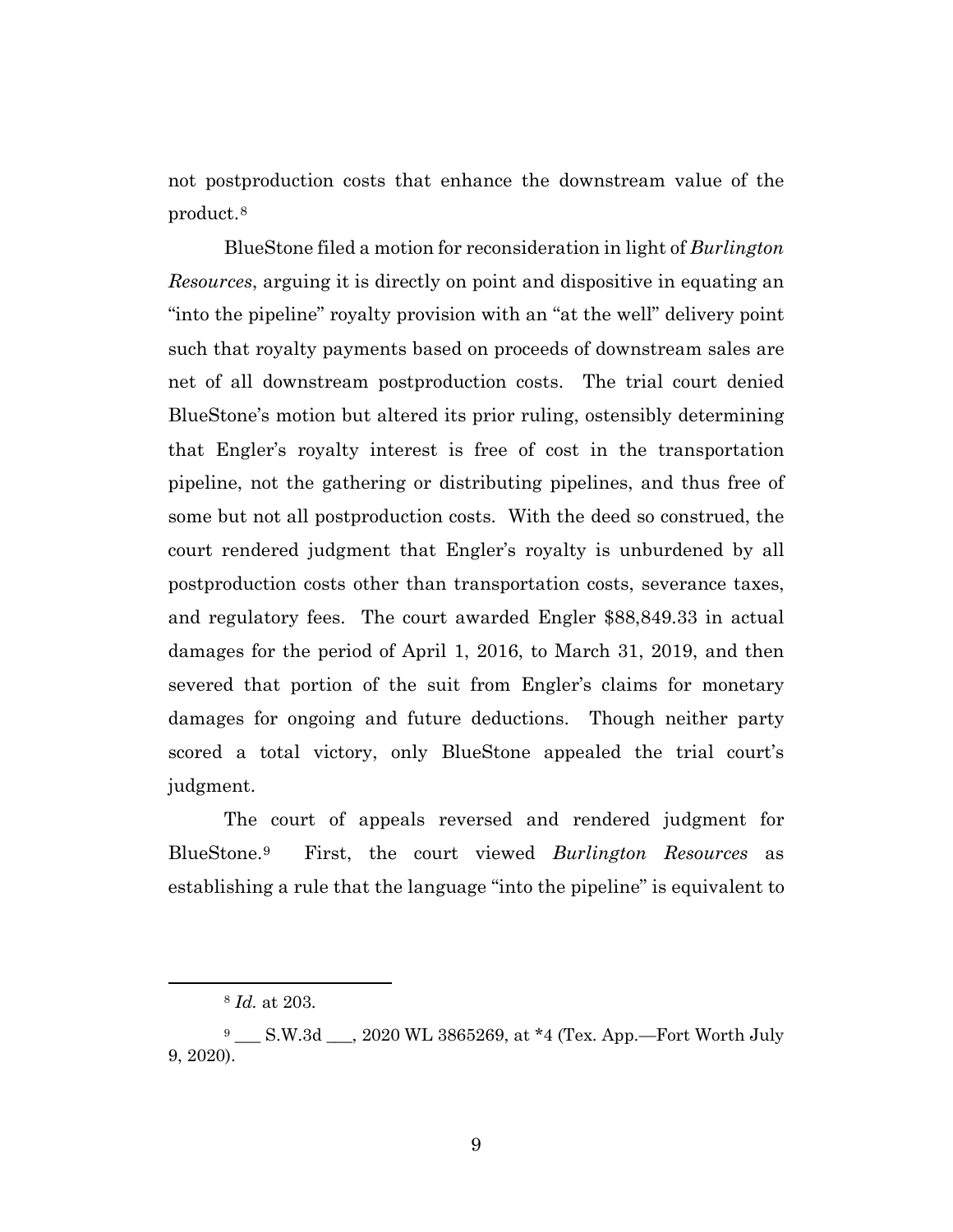and creates a valuation or delivery point "at the wellhead or nearby."10 Based on this understanding of our opinion, the court concluded that the 1986 deed's language—"free of cost in the pipe line, if any, otherwise free of cost at the mouth of the well or mine"—creates a delivery point equivalent to delivery at the well.11 Second, the court rejected Engler's argument that a gathering system is not a pipeline, stating it is recognized and regulated as such under Texas law.12 For these reasons, the court concluded that "the 1986 Deed's use of the phrase 'in the pipe line' effectively sets the valuation point at the wellhead."13 The court therefore rendered judgment that Engler's royalty is subject to all postproduction costs after delivery in the gathering pipeline, including gathering, compression, and transportation costs, as well as severance taxes and regulatory fees.14

On petition for review to this Court, Engler assails the court of appeals' construction of *Burlington Resources* as adopting a rule divorced from contractual context. Engler contends that the 1986 deed, properly construed, sets the delivery point at the transportation pipelines. Engler also contends that the court of appeals erred in not considering the testimony of its expert. According to Engler, this testimony conclusively establishes that "the term 'pipe line' refers to the transporting pipeline company that purchases the gas that has been

- <sup>10</sup> *Id.*
- <sup>11</sup> *Id.*
- <sup>12</sup> *Id.* at \*5.
- <sup>13</sup> *Id*.
- <sup>14</sup> *Id.* at \*2-3, 7.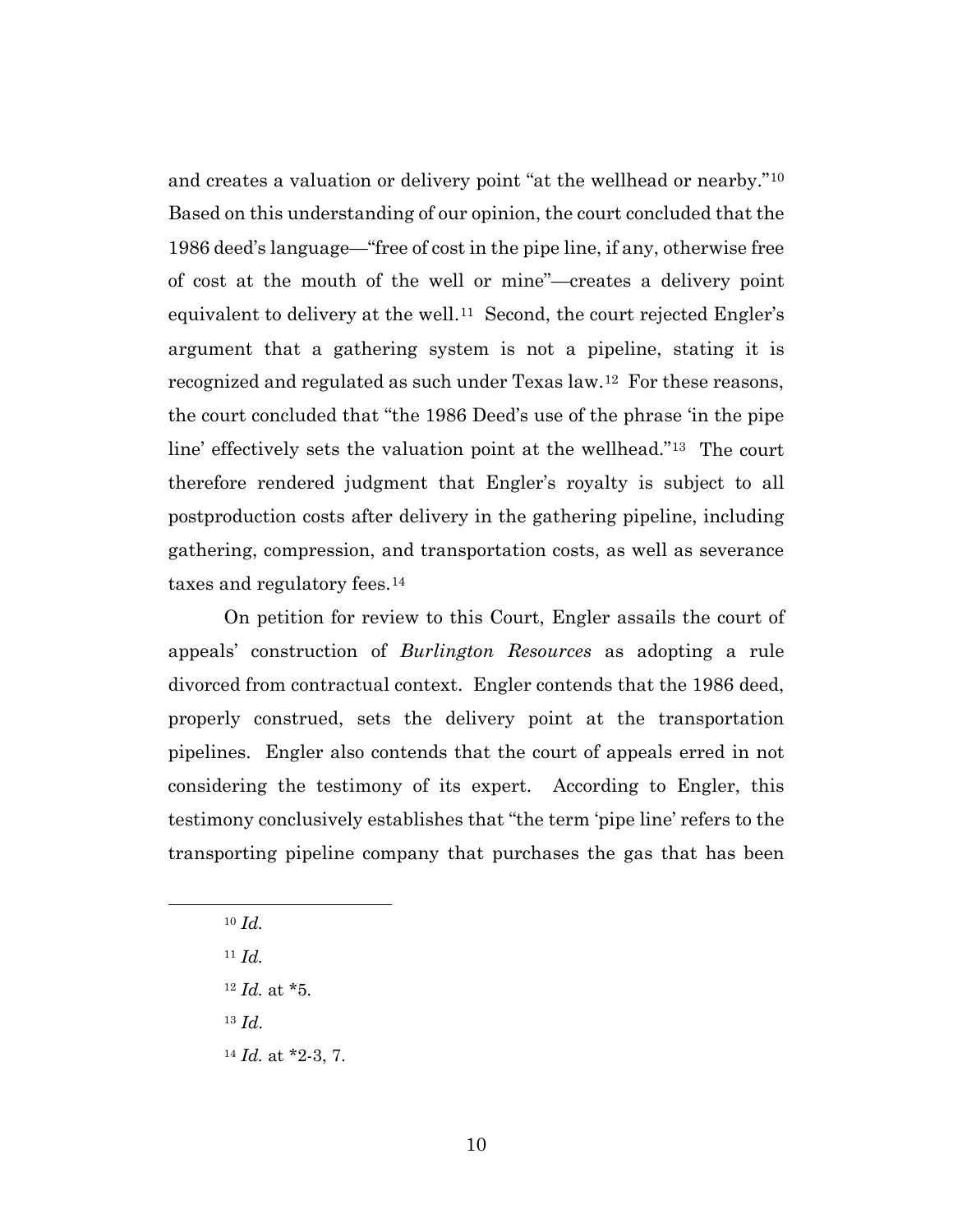gathered and delivered from the well to the interconnection point with the transporter," meaning that a mid-stream gas gathering system would not be considered a "pipeline" for purposes of delivery by those in the oil-and-gas industry, at least at the time the deed was executed.

In response, BlueStone defends the court of appeals' construction of *Burlington Resources* and the 1986 deed, advancing the same arguments asserted in the proceedings below. BlueStone also argues that the testimony of Engler's expert is no evidence of anything, let alone conclusive evidence of the deed's meaning, because it is conclusory, opines on questions of law, assumes facts contrary to those in the record, and is insufficient as a matter of law to create a fact question about the royalty clause's meaning.15

We hold that BlueStone discharged its royalty obligation by delivering Engler's fractional share of production in the gathering pipelines on the premises and, therefore, BlueStone properly deducted postproduction costs between that point and the point of sale in valuing Engler's royalty interest. While the court of appeals construed *Burlington Resources* more narrowly than the opinion's language contemplates, it reached the correct result under the 1986 deed's plain language.

<sup>15</sup> The Texas Land and Mineral Owners Association submitted an amicus brief supporting Engler's petition, and the Texas Oil and Gas Association submitted an amicus brief supporting BlueStone's argument. Byron C. Keeling submitted an amicus brief clarifying, as a legal and conceptual matter, the distinction between an in-kind royalty and a monetary royalty without opining on the merits of the case before the Court.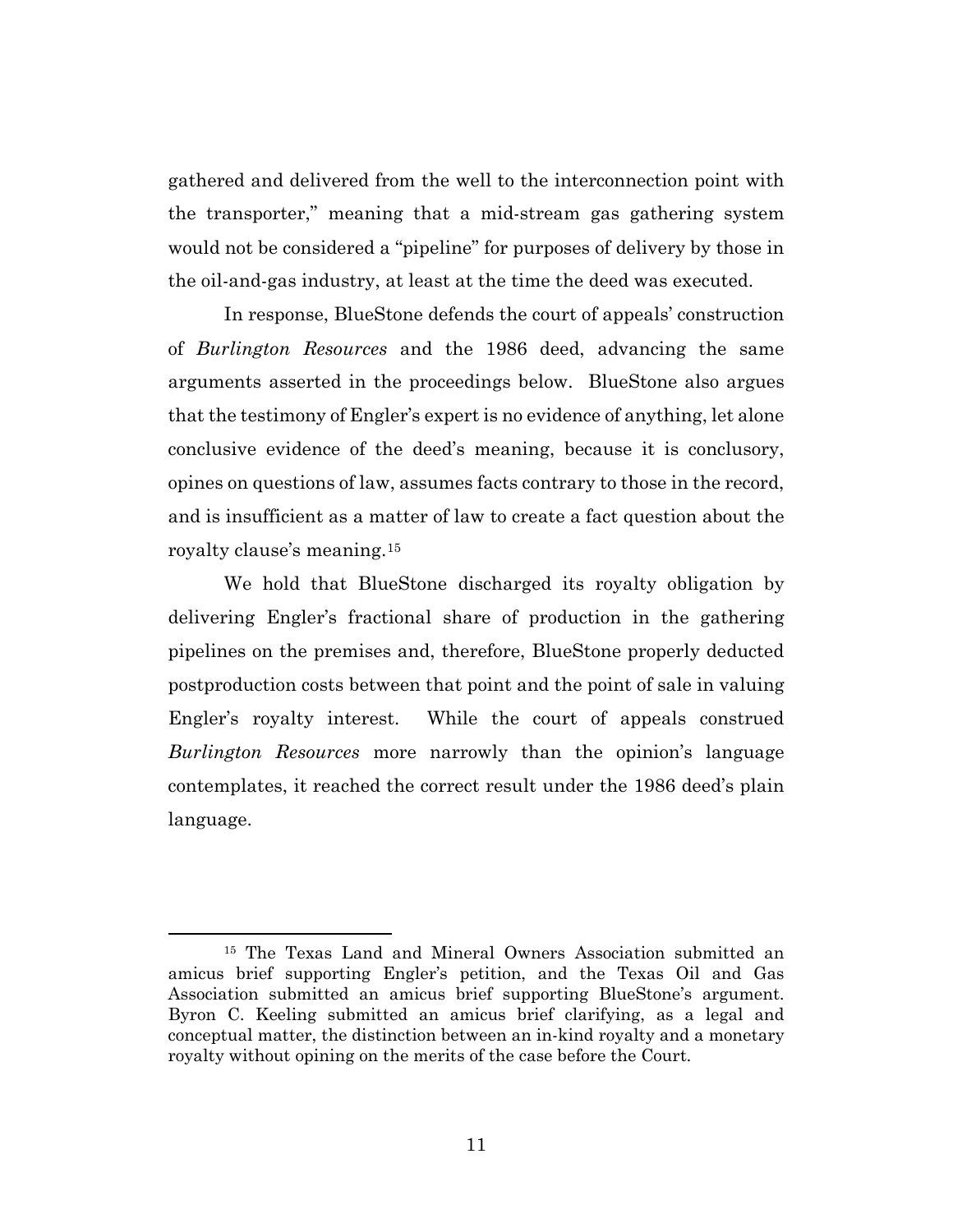## **II. Discussion**

## **A. Standards of Review**

Deeds are interpreted and construed as contracts.<sup>16</sup> Summary judgment and contract-construction disputes present questions of law we review de novo.<sup>17</sup> Summary judgment is appropriate only when no genuine issue of material fact exists and the movant is entitled to judgment as a matter of law.18 When both parties move for summary judgment and the trial court denies one motion but grants the other, we review both, determine all questions presented, and render the judgment the trial court should have rendered.19

When construing an oil-and-gas deed, standard rules of contract construction apply.20 Our objective is to "ascertain the true intentions of the parties as expressed in the writing itself," beginning with the instrument's express language.<sup>21</sup> In doing so, we consider the entire writing and attempt to harmonize the provisions so all are given effect and none are rendered meaningless.22 We do this because we presume

<sup>16</sup> *Tittizer v. Union Gas Corp.*, 171 S.W.3d 857, 860 (Tex. 2005).

<sup>17</sup> *Id.*; *URI, Inc. v. Kleberg County*, 543 S.W.3d 755, 763 (Tex. 2018).

<sup>18</sup> TEX. R. CIV. P. 166a(c).

<sup>19</sup> *Mann Frankfort Stein & Lipp Advisors, Inc. v. Fielding*, 289 S.W.3d 844, 848 (Tex. 2009).

<sup>20</sup> *Burlington Res. Oil & Gas Co. v. Tex. Crude Energy, LLC*, 573 S.W.3d 198, 203 (Tex. 2019).

<sup>21</sup> *Italian Cowboy Partners, Ltd. v. Prudential Ins. Co. of Am.*, 341 S.W.3d 323, 333 (Tex. 2011).

<sup>22</sup> *Seagull Energy E & P, Inc. v. Eland Energy, Inc.*, 207 S.W.3d 342, 345 (Tex. 2006).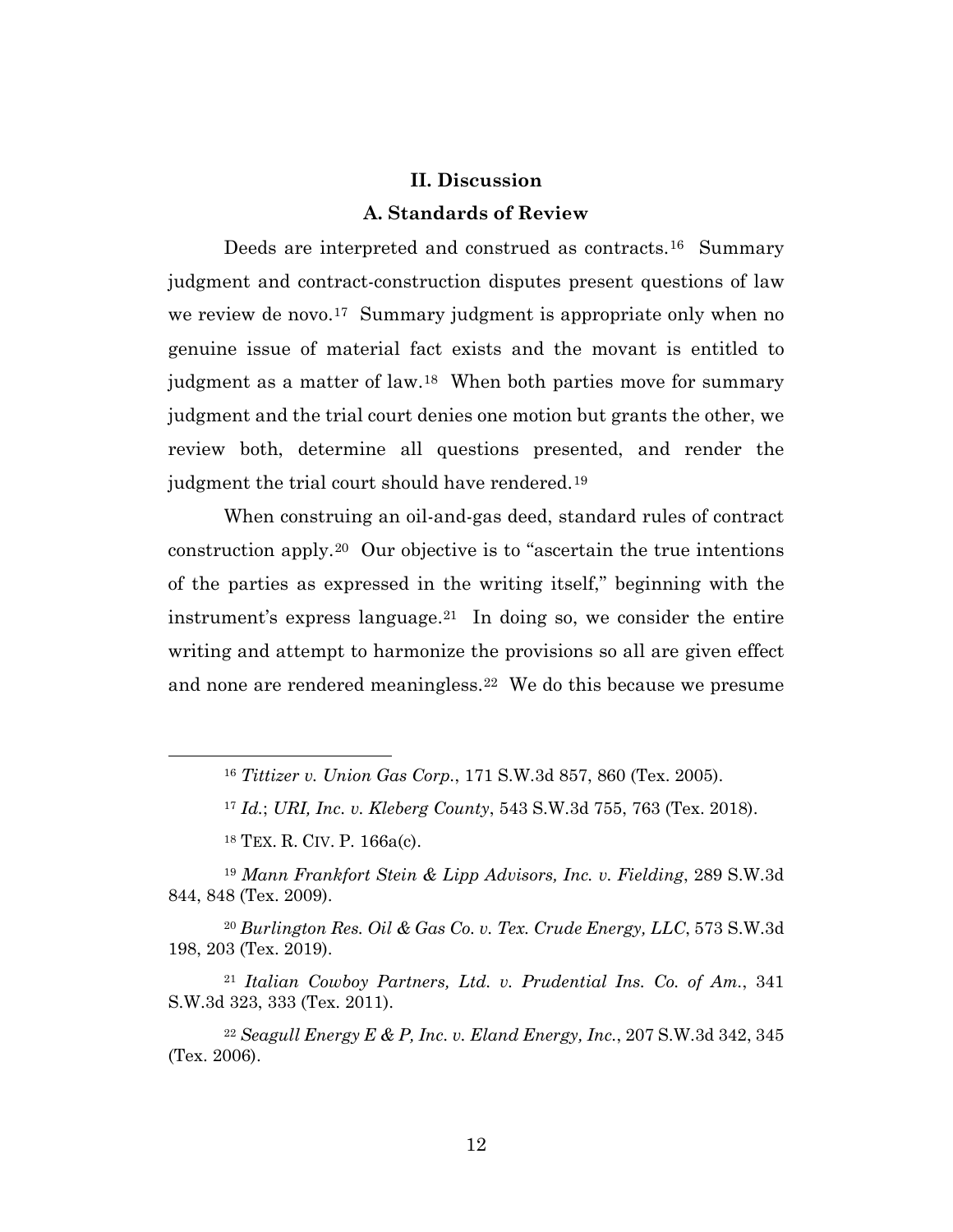the parties intended every clause to have some effect.23 We afford contract language its plain, grammatical, and ordinary meaning unless doing so "would clearly defeat the parties' intentions" or the instrument shows the parties used the terms in a different or technical sense.<sup>24</sup>

Whether a contract is ambiguous or not is a question of law.<sup>25</sup> If a contract has a certain and definite meaning, the contract is unambiguous, and we will construe it as a matter of  $law^{26}$  and enforce it as written.27 A contract subject to more than one reasonable interpretation is ambiguous, giving rise to a fact issue regarding the parties' intent.28 A contract may be ambiguous even if the parties agree it is not.29 Here, although the parties advance different constructions and Engler relies, in part, on expert testimony to support its preferred construction, we conclude that the 1986 deed is not ambiguous.

When construing an unambiguous instrument, we may consult facts and circumstances surrounding its execution to aid our interpretation.30 But there are limits. We cannot employ surrounding facts and circumstances to make contract language say something it

<sup>23</sup> *Heritage Res. Inc. v. NationsBank*, 939 S.W.2d 118, 121 (Tex. 1996).

<sup>24</sup> *Barrow-Shaver Res. Co. v. Carrizo Oil & Gas, Inc.*, 590 S.W.3d 471, 479 (Tex. 2019); *Heritage Res.*, 939 S.W.2d at 121.

<sup>25</sup> *URI, Inc. v. Kleberg County*, 543 S.W.3d 755, 763 (Tex. 2018).

<sup>26</sup> *Barrow-Shaver*, 590 S.W.3d at 479.

<sup>27</sup> *BlueStone Nat. Res. II, LLC v. Randle*, 620 S.W.3d 380, 387 (Tex. 2021); *Sun Oil Co. (Del.) v. Madeley*, 626 S.W.2d 726, 728 (Tex. 1981).

<sup>28</sup> *Barrow-Shaver*, 590 S.W.3d at 479.

<sup>29</sup> *URI*, 543 S.W.3d at 763.

<sup>30</sup> *Id.* at 757.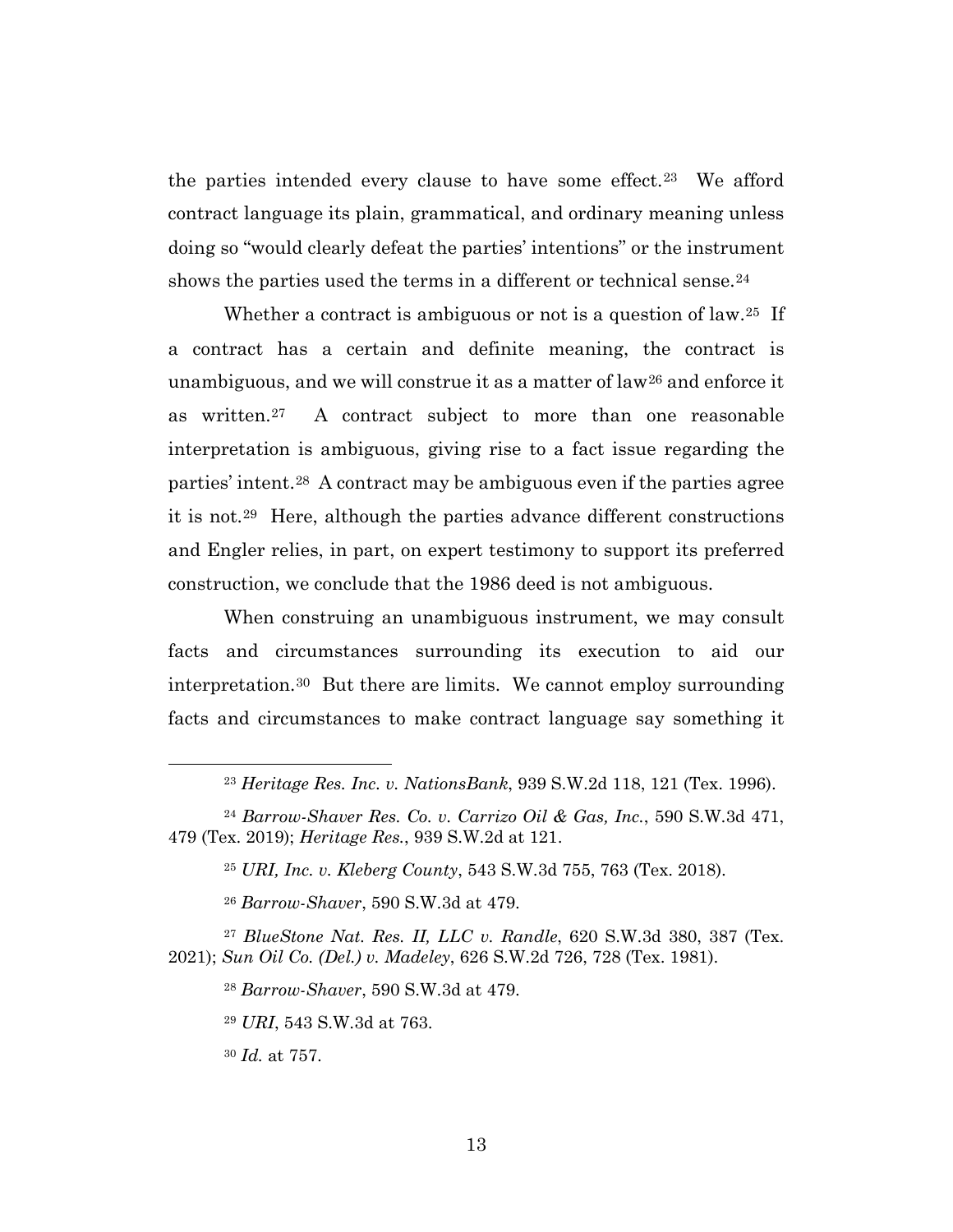unambiguously does not or to determine "that the parties probably meant, or could have meant, something other than what their agreement stated."31 Rather, the "facts and circumstances can only provide context that elucidates the meaning of the words employed, and nothing else," and they can only give contract language a meaning to which it is "reasonably susceptible."<sup>32</sup> In other words, such evidence may not be "used to add, alter, or change the contract's agreed-to terms."33

This rule also applies to expert testimony and other evidence of industry custom and usage. $34$  When we construe unambiguous contracts, we consider only objectively determinable extrinsic facts and circumstances surrounding the contract's execution<sup>35</sup> that do not vary or contradict the contract's plain language.<sup>36</sup> Although the 1986 deed is unambiguous, Engler asserts expert testimony is admissible to clarify and explain what the original drafting parties could have meant by "in the pipe line." We disagree because the testimony Engler relies on to construe that phrase would impermissibly add words of limitation to

<sup>31</sup> *Id.*

<sup>32</sup> *Id.* at 765.

<sup>33</sup> *Barrow-Shaver*, 590 S.W.3d at 485 (citing *URI*, 543 S.W.3d at 758; *Nat'l Union Fire Ins. v. CBI Indus., Inc.*, 907 S.W.2d 517, 521 (Tex. 1995)).

<sup>34</sup> *Id.* at 486-87 (holding evidence of industry custom to interpret an unambiguous contract inadmissible when such evidence would alter or contradict the contract's terms).

<sup>35</sup> *URI*, 543 S.W.3d at 768.

<sup>36</sup> *Barrow-Shaver*, 590 S.W.3d at 484.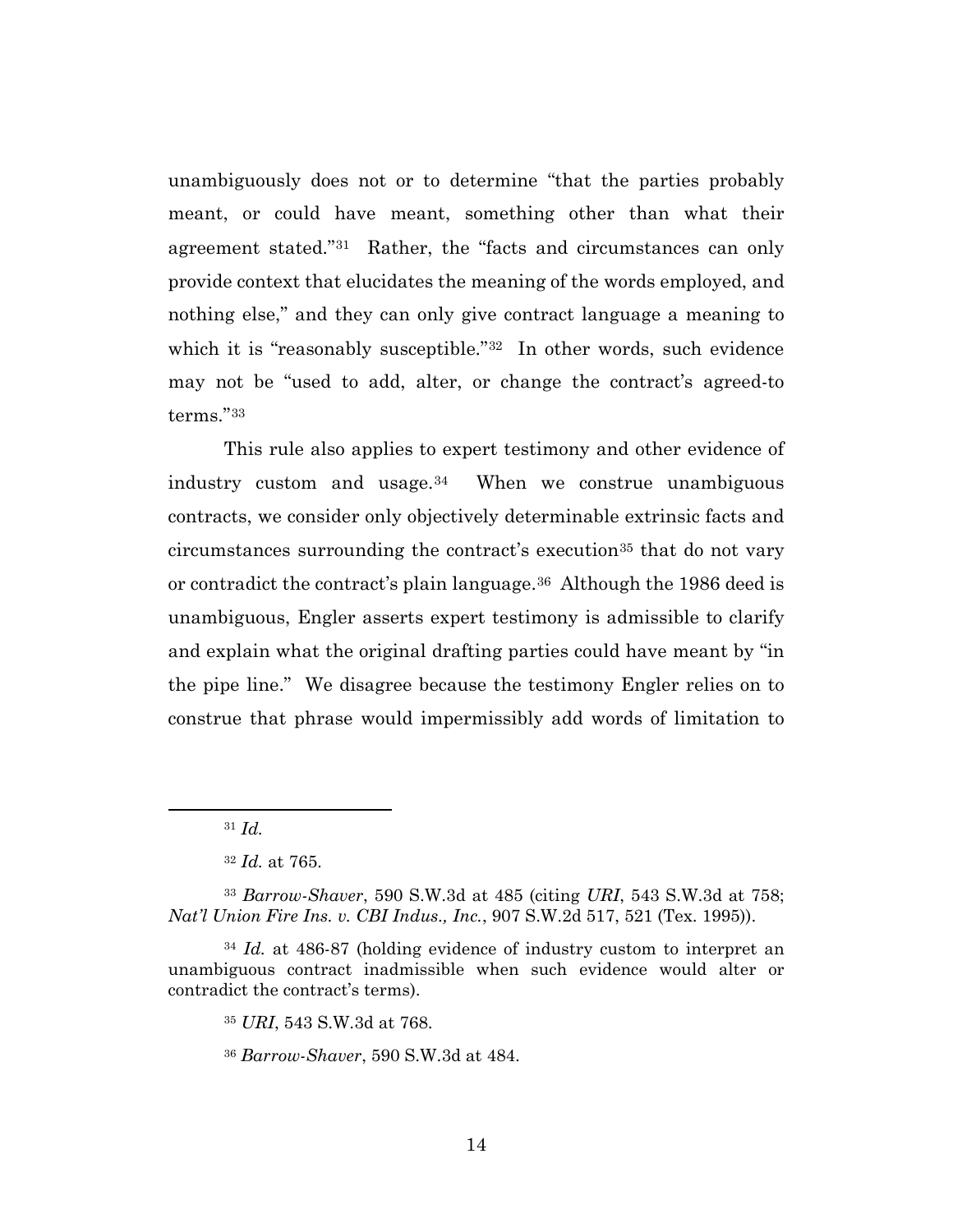modify the deed's terms.<sup>37</sup> In addition, the expert's testimony says nothing about the industry meaning of "pipe line" in 1986 or about surrounding circumstances extant when the deed was executed. Rather, the expert's affidavit merely discusses how "most" gas was "usually" processed and sold under "traditional" gas gathering agreements at that time.38 Because the proffered evidence does not elucidate the meaning of the 1986 deed's words, we do not consider it.

#### **B. Analysis**

The 1986 deed requires delivery "free of cost in the pipe line, if any, otherwise free of cost at the mouth of the well or mine." Though numerous types of pipelines are common in the oil-and-gas industry and some were in existence at the time the deed was executed, the instrument does not specify any particular pipeline or any particular *type* of pipeline, as it could have. The deed also contemplates that there may not be any pipeline for delivery and, in that case, delivery defaults to an onsite locus—the mouth of the well or mine.

Here, there is no dispute that a gas pipeline exists and that Engler's royalty interest is to be delivered to its credit free of cost in that pipeline. All agree that, in determining the value of Engler's share of production, BlueStone is not permitted to deduct postproduction costs

<sup>&</sup>lt;sup>37</sup> *See id.* at 486 ("[W]hen a contract is unambiguous, we do not consider outside evidence, including industry custom and usage, to alter or contradict the terms.").

<sup>38</sup> *See* RESTATEMENT (SECOND) OF CONTRACTS § 220 cmt. d (AM. LAW INST. 1981); *id.* § 222(1) (trade custom or usage may vary the ordinary meaning of a word only when the usage has "such regularity of observance in a place, vocation, or trade as to justify an expectation that it will be observed with respect to a particular agreement").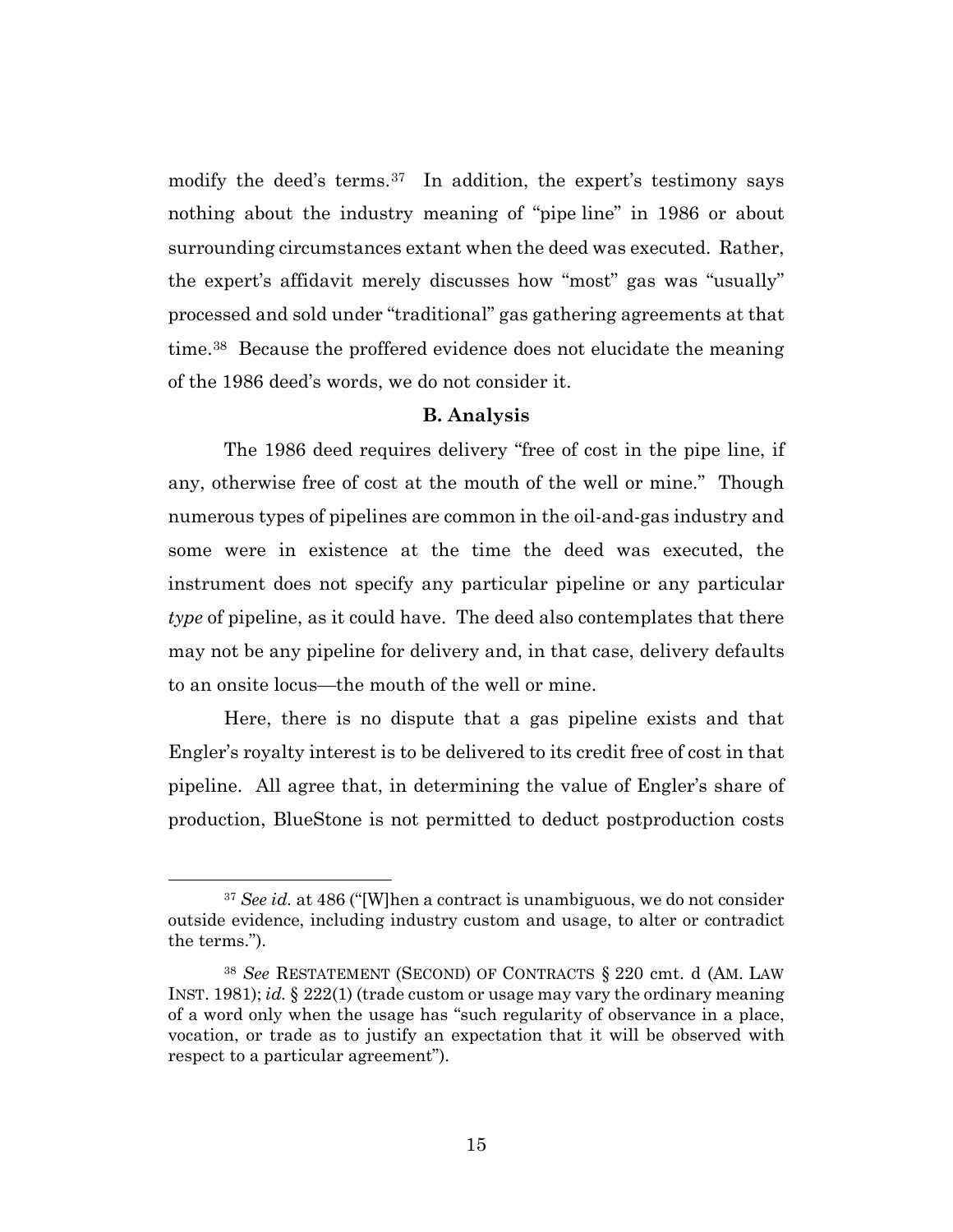incurred prior to the delivery point. But whether a gathering system is a "pipe line" is hotly contested. In settling that matter, we apply well-established contract-construction principles in concluding that the onsite gathering system is, or at least includes, a pipeline into which delivery may be made under the 1986 deed. This is so because (1) a gathering pipeline is a pipeline in the ordinary, industry, and regulatory meaning of the term; (2) case law confirms that it is not uncommon for delivery of a royalty interest to be made into a "pipeline . . . to which the well is connected," rather than a downstream location; (3) the deed does not exclude such a pipeline from the usual meaning of the term or specify any particular type of pipeline; and (4) the inclusion of a default delivery location at or near the wellhead does not negate a wellsite delivery point but, instead, confirms it. Although the court of appeals' reading of *Burlington Resources* accords with our construction of the deed language, that case does not establish a rule that compels this conclusion.

## 1. *A Gathering System Is a Pipeline*

When an instrument does not indicate that language is being used in a technical or special way, we construe the instrument's words as "usually understood by persons in the business to which they relate."39 To effectuate the drafting parties' intent, we consider the meaning of the terms at the time the 1986 deed was drafted.<sup>40</sup> Because the deed does not include a special definition of "pipe line," we look to

<sup>39</sup> *Exxon Corp. v. Emerald Oil & Gas Co.*, 348 S.W.3d 194, 211 (Tex. 2011).

<sup>40</sup> *See id.* ("In construing an unambiguous oil and gas lease, . . . we seek to enforce the intention of the parties as it is expressed in the lease.").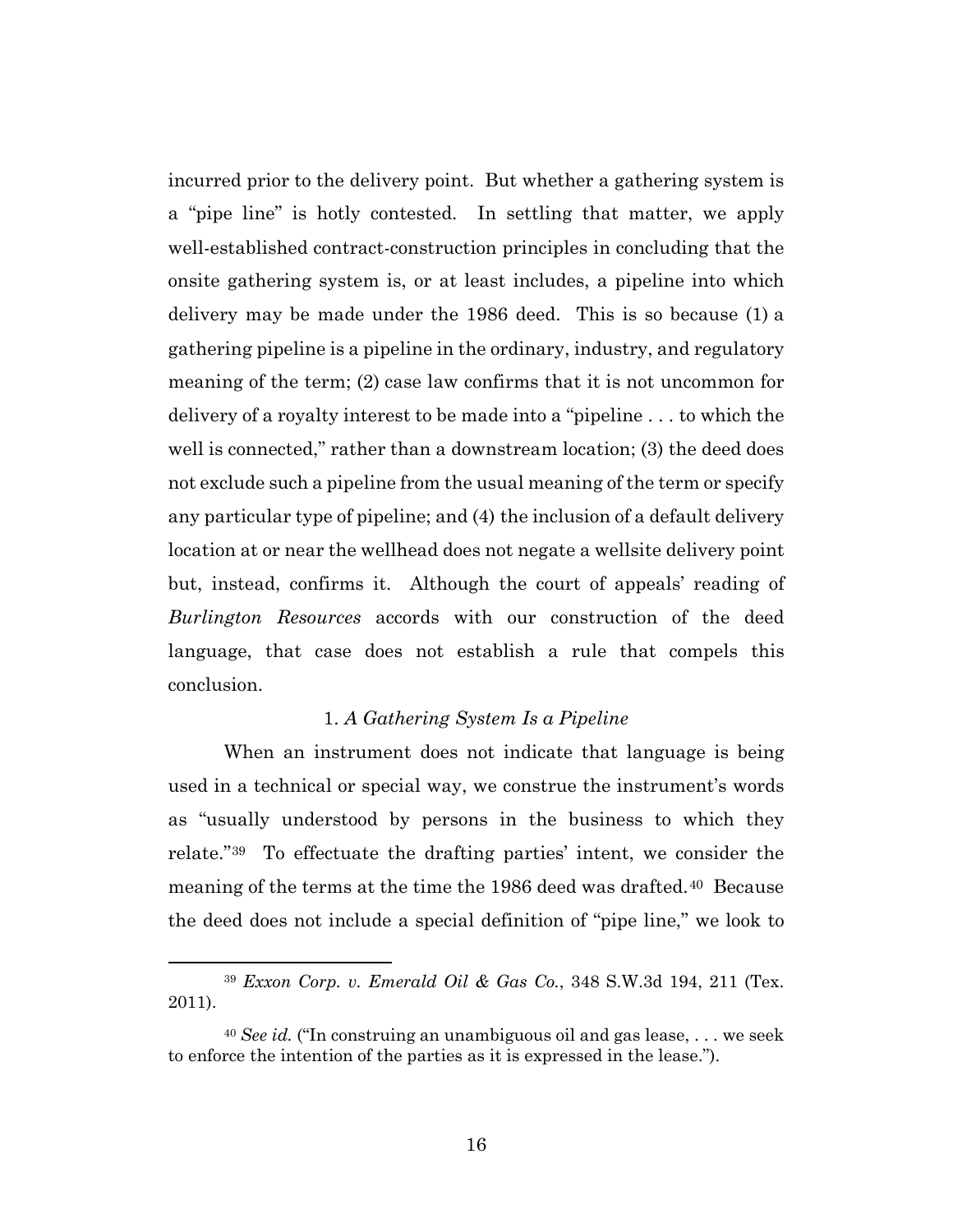ordinary and industry definitions to aid in our interpretation and analysis of this word.

We begin by consulting contemporaneous dictionaries and treatises,41 both of which support the conclusion that the gathering system on the lease qualifies as a pipeline under the 1986 deed. The common understanding of a "pipeline" is "a line of pipe with pumps, valves, and control devices for conveying liquids, gases, or finely divided solids."42 Williams & Meyers's dictionary of oil-and-gas terms similarly defines "pipeline" as: "A tube or system of tubes used for the transportation of oil or gas. Types of oil pipelines include: . . . *gathering lines*, extending from lease tanks to a central accumulation point.<sup>[1743</sup>] With respect to a gas gathering system, the definition of "pipeline" further says: "In the case of gas, the Gathering system . . . delivers the gas to the main pipeline which takes the gas directly to the distributor at the place of consumption."44 The manual goes on to define the "gathering system" as a *network of pipelines* and other equipment that delivers gas to the *main* pipeline.45 It also states:

<sup>41</sup> *See id.* (recognizing a contract did not include unique definitions of "drill" and "complete" and using the Williams & Meyers treatise, *Oil and Gas Law: Manual of Oil and Gas Terms*, to define the words).

<sup>42</sup> WEBSTER'S NINTH NEW COLLEGIATE DICTIONARY (9th ed. 1983).

<sup>43</sup> 8 HOWARD R. WILLIAMS & CHARLES J. MEYERS, OIL AND GAS LAW 766 (Patrick H. Martin & Bruce M. Kramer, eds., 2021) (emphasis added). Engler acknowledges that the definitions provided in the 2020 edition of this treatise are "virtually the same" as those provided in the version existing when the deed was drafted. The definitions in the 2021 edition also remain the same, so we cite to the 2021 edition of the treatise for convenience.

<sup>44</sup> *Id.*

<sup>45</sup> *Id.* at 436.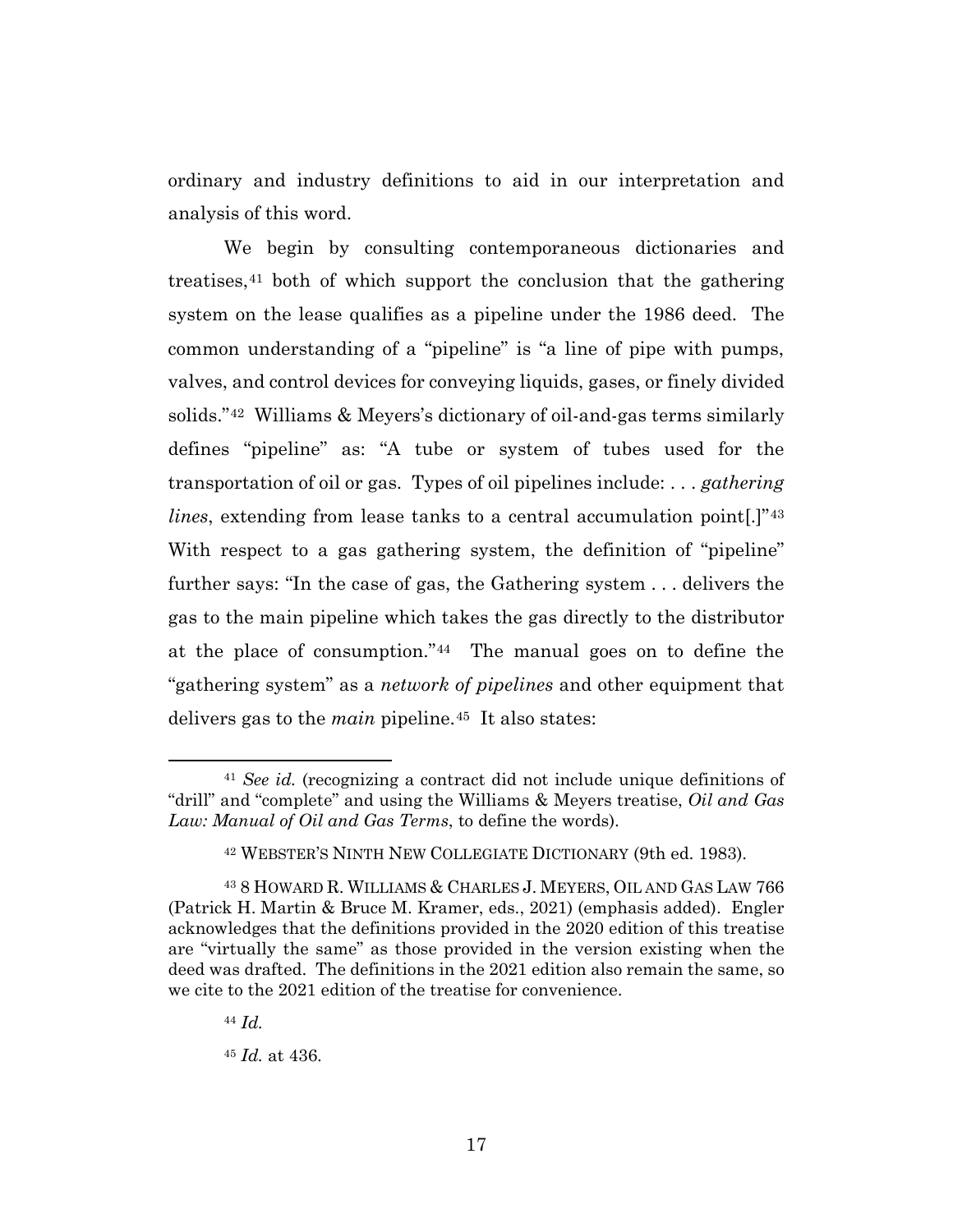A gathering system generally consists of "interconnected subterranean natural gas *pipelines* and related compression facilities that collect the raw gas from wells and deliver it to a central point, such as a processing plant."46

A sub-definition of a "gathering pipeline system" similarly describes it as "a system of interconnected subterranean *pipelines* and related compression facilities that collect the raw gas from wells and deliver it to a central point[.]"47 By ordinary or industry definition, the gathering system or gathering lines are composed of pipelines to which the minerals may be delivered.

Gathering systems are also treated as pipelines under various statutes and regulations. For example, the Texas Administrative Code includes regulations for systems used to gather natural gas, describing such systems as "gathering pipelines" and "natural gas gathering pipelines."48 Similarly, many statutes use the word "pipeline" to describe oil-and-gas gathering systems.49 Among others, the Health and

<sup>46</sup> *Id.* (emphasis added) (citing *Duke Energy Nat. Gas Corp. v. Comm'r*, 172 F.3d 1255, 1256 (10th Cir. 1999)).

<sup>47</sup> *Id.* at 436-36.1 (emphasis added).

<sup>48</sup> 16 TEX. ADMIN. CODE § 8.110; *see* 7 Tex. Reg. 3982, 3989 (1983), *subsequently amended* (former 16 TEX. ADMIN. CODE § 3.13) ("All gathering pipelines designed to transport oil, gas, condensate, or other oil or geothermal resource field fluids from a well or platform shall be equipped with automatically controlled shut-off valves at critical points in the pipeline system.").

<sup>49</sup> *See* TEX. NAT. RES. CODE § 111.084 (providing that a gathering system includes pipelines by stating a gathering system may be operated "by pipeline or by truck in connection with the purchase or purchase and sale of crude petroleum"); TEX. TAX CODE  $\S 171.1012(k-2)$  (stating the statute applies to pipeline entities such as those "primarily engaged in gathering . . . crude oil,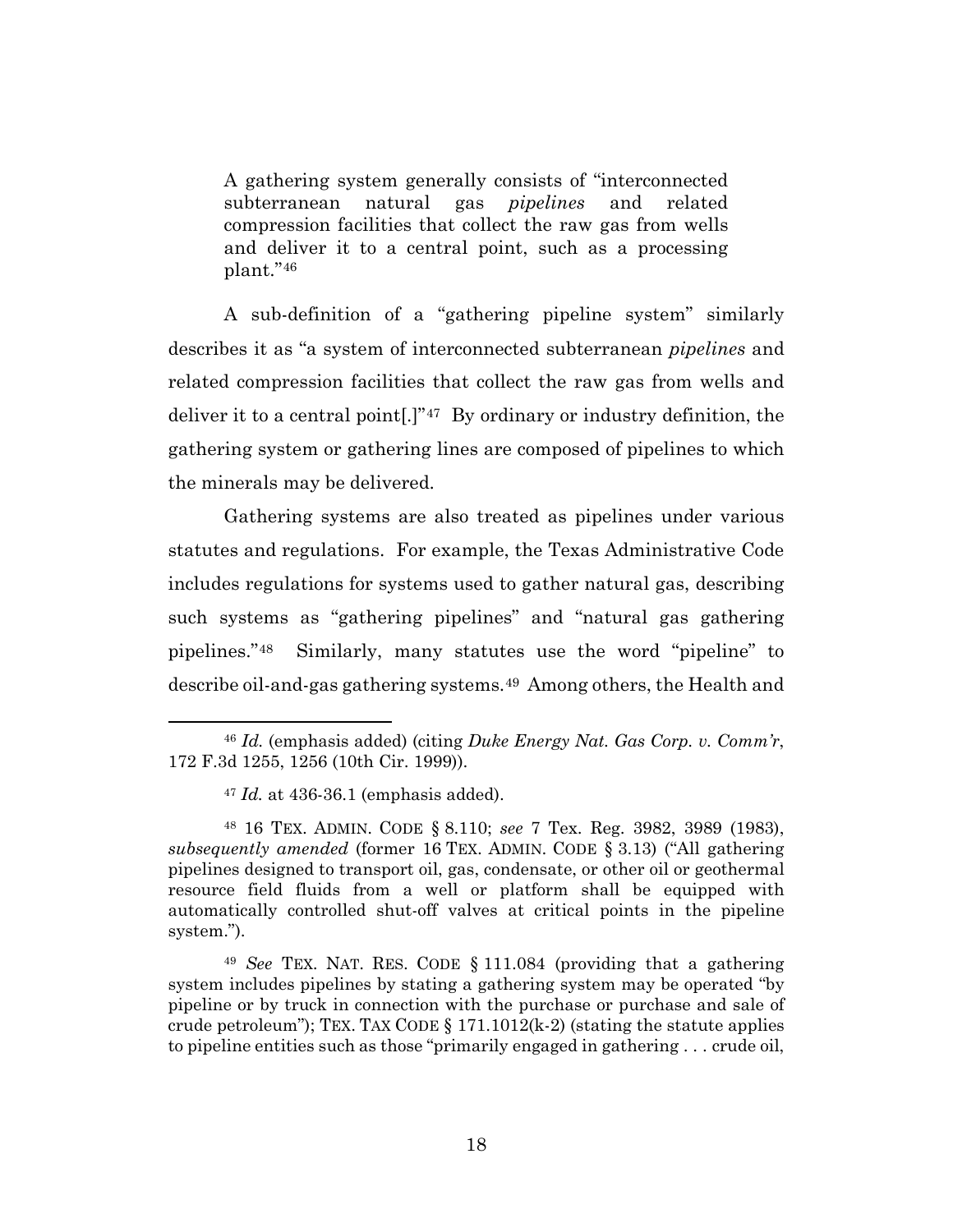Safety Code defines a "pipeline facility" as "a pipeline used to transmit or distribute natural gas or to gather or transmit oil, gas, or the products of oil or gas."50 The Utilities Code likewise defines a low-pressure gathering system as "a pipeline that operates at a working pressure of less than 50 pounds per square inch."51 While these statutory uses are certainly not conclusive, the regulatory treatment of gas gathering pipelines is informative and consistent with the meaning the word "pipeline" ordinarily carries.

Case law is concordant with this understanding, if not directly at least inferentially.52 Often, deed or lease language requiring delivery "into the pipeline" is accompanied by language specifying the pipeline as the one "to which the lessee connects his wells."53 Such limiting

<sup>52</sup> *See Bayou Pipeline Corp. v. R.R. Comm'n*, 568 S.W.2d 122, 124-26 (Tex. 1978) (referring to a gathering system as a "gas gathering pipeline" in discussing whether the system qualifies as a "utility" under a statute); *First Nat'l Bank of Seminole v. Hooper*, 104 S.W.3d 83, 84 (Tex. 2003) (describing the Owego Gathering System as a pipeline).

<sup>53</sup> *Burlington Res. Oil & Gas Co. v. Tex. Crude Energy, LLC*, 573 S.W.3d 198, 207 (Tex. 2019) (collecting cases in analyzing the language of an assignment requiring delivery "into the pipeline, tank or other receptacle to which any well or wells on such lands may be connected"); *see, e.g.*, *Cameron v. Stephenson*, 379 F.2d 953, 954 (10th Cir. 1967) ("[E]xecutors and assigns covenants to deliver free of cost to the credit of assignor at the pipeline to which he shall connect his wells . . . ."); *Kretni Dev. Co. v. Consol. Oil Corp*., 74 F.2d 497, 497 (10th Cir. 1934) ("[F]ree of cost at the pipe lines, to which he may connect his wells . . . ."); *Molter v. Lewis*, 134 P.2d 404, 404-05 (Kan. 1943) ("To deliver to the credit of lessor, free of cost, in the pipe line to which he may

including finished petroleum products, natural gas, condensate, and natural gas liquids").

<sup>50</sup> TEX. HEALTH & SAFETY CODE § 756.121(3).

<sup>51</sup> TEX. UTIL. CODE § 121.451(3).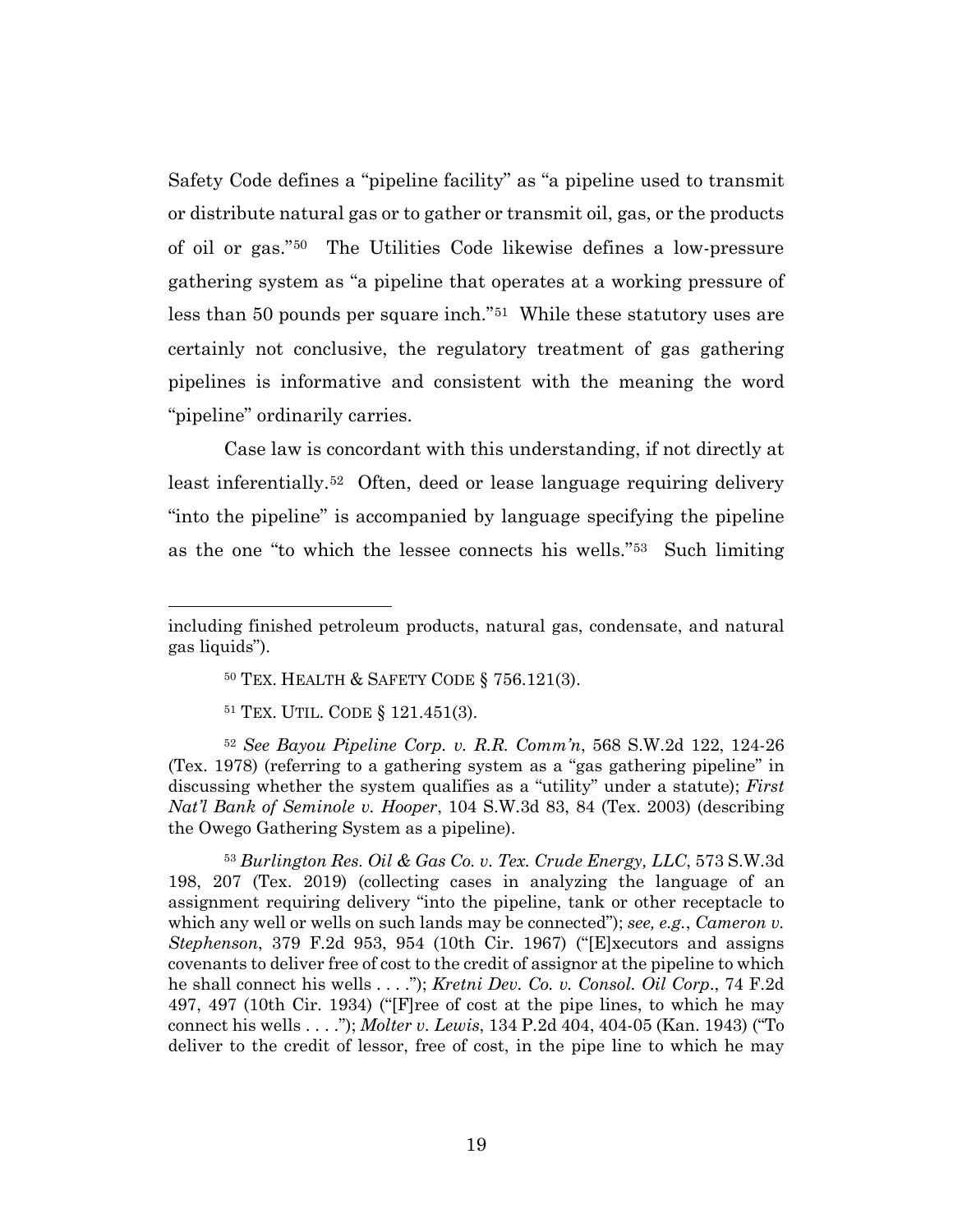language is not present in the 1986 deed, but these cases demonstrate that it is not uncommon for a "pipeline" to be connected to the well or for delivery to occur at that point on the wellsite premises. The absence of such limiting language in the 1986 deed makes it broader, not narrower, than the provisions construed in other cases, confirming rather than repudiating that a gathering system is, or at least includes, a pipeline for delivery.

The North Dakota Supreme Court recently interpreted a similar in-kind royalty provision in *Blasi v. Bruin E&P Partners, LLC*.54 The *Blasi* royalty clause provided that the lessee agreed to deliver to the lessor's credit, "free of cost, in the pipeline to which Lessee may connect wells on said land, the equal [fractional] part of all oil produced and saved from the leased premises."55 While this royalty provision included "connected at the well" language, Blasi, the royalty holder, argued that the delivery point was "the pipeline" and that "the term 'pipeline' [did]

connect his wells . . . ."); *Voshell v. Indian Territory Illuminating Oil Co.*, 19 P.2d 456, 457 (Kan. 1933) ("To deliver to the credit of lessor, free of cost, in the pipe line to which he may connect his wells . . . ."); *Hamilton v. Empire Gas & Fuel Co.*, 230 P. 91, 91 (Kan. 1924) ("To deliver to the credit of the first party, his heirs or assigns, free of cost, in the pipe line to which it may connect its wells . . . ."); *Scott v. Steinberger*, 213 P. 646, 647 (Kan. 1923) (analyzing a lease stating the royalty should be paid "free of cost in the pipe lines to which he may connect his wells"); *Rains v. Ky. Oil Co.*, 255 S.W. 121, 122 (Ky. 1923) ("[S]econd party agrees to deliver to the first party . . . in the pipe line with which it may connect the well or wells . . . ."); *Wall v. United Gas Pub. Serv. Co.*, 152 So. 561, 562 (La. 1934) ("[L]essees shall deliver to the credit of the lessors, free of cost, in the pipe line to which he may connect his wells . . . .").

<sup>54</sup> 959 N.W.2d 872, 877 (N.D. 2021).

<sup>55</sup> *Id.* at 876.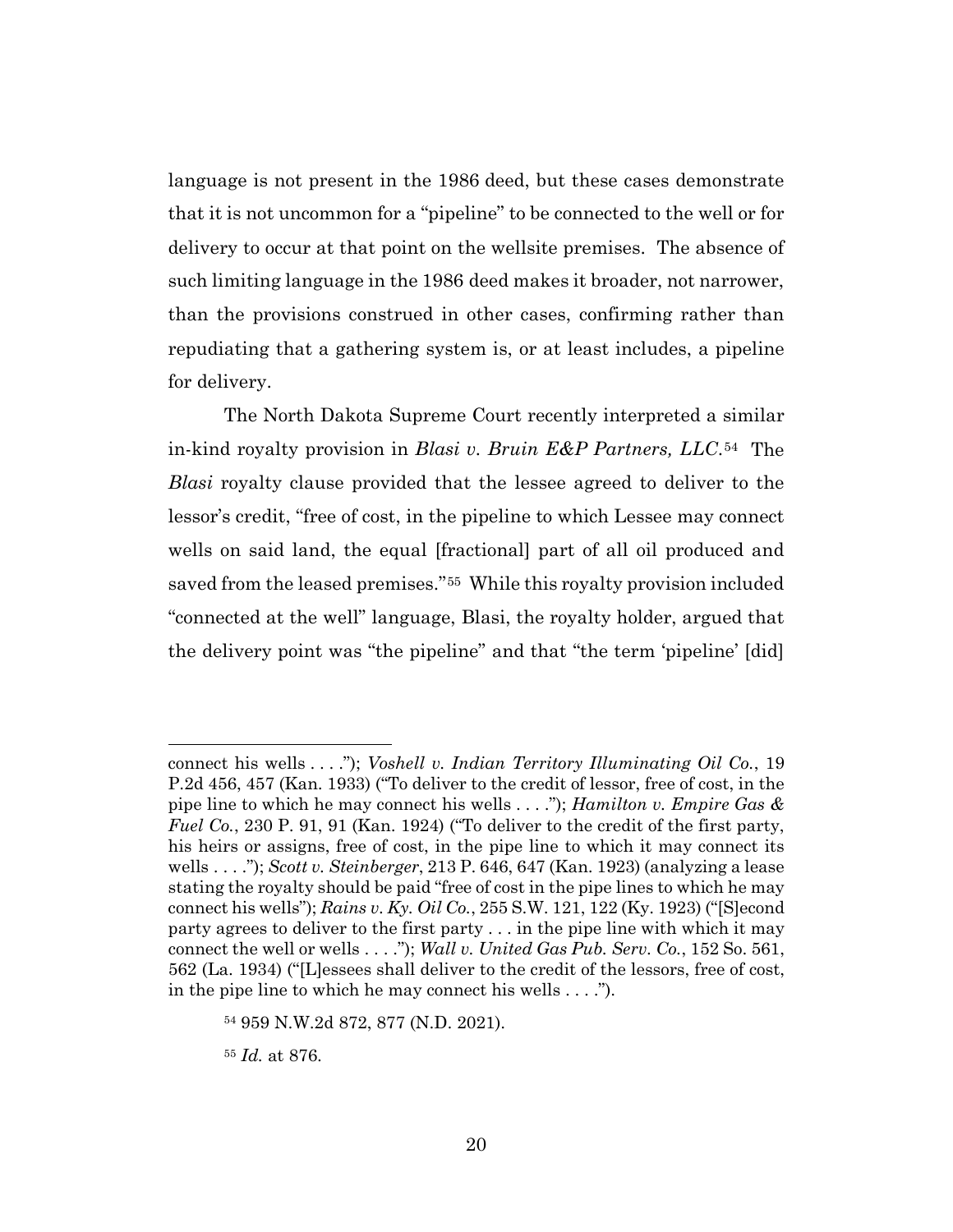not refer simply to any pipe or tube connected to the well itself."56 Similar to the argument Engler makes here, Blasi maintained that "pipeline," as contemplated by the lease, meant "a pipe used to transport oil to a refinery—the type that is 'generally regulated by state or federal authorities for moving oil hundreds or thousands of miles, not a pipe between the wellhead and the tank battery to move oil a few feet."57

In assessing Blasi's argument, the court pointed out that "[t]he royalty provision itself identifie[d] the pipeline that [was] contemplated"—a pipeline connected to the well—so analyzing industry definitions of pipeline was unnecessary.58 Further, the court concluded that the provision, by its language, did "not designate a specific type of pipe as 'the pipeline.'"59 Blasi's interpretation, the court said, would introduce "considerable uncertainty," and parties should not have to examine physical characteristics of various pipes to determine if it is "the pipeline."60 Additionally, barring evidence that the parties envisioned different delivery points for different minerals, the court found it irrational to construe the delivery point in such a way that it changes depending on the means by which a mineral is transported.61 For example, a royalty calculation for oil that is delivered by truck directly to a consumer and that never enters a commercial pipeline of

- <sup>57</sup> *Id.*
- <sup>58</sup> *Id.*
- <sup>59</sup> *Id.*
- <sup>60</sup> *Id.*
- <sup>61</sup> *Id.*

<sup>56</sup> *Id.* at 877.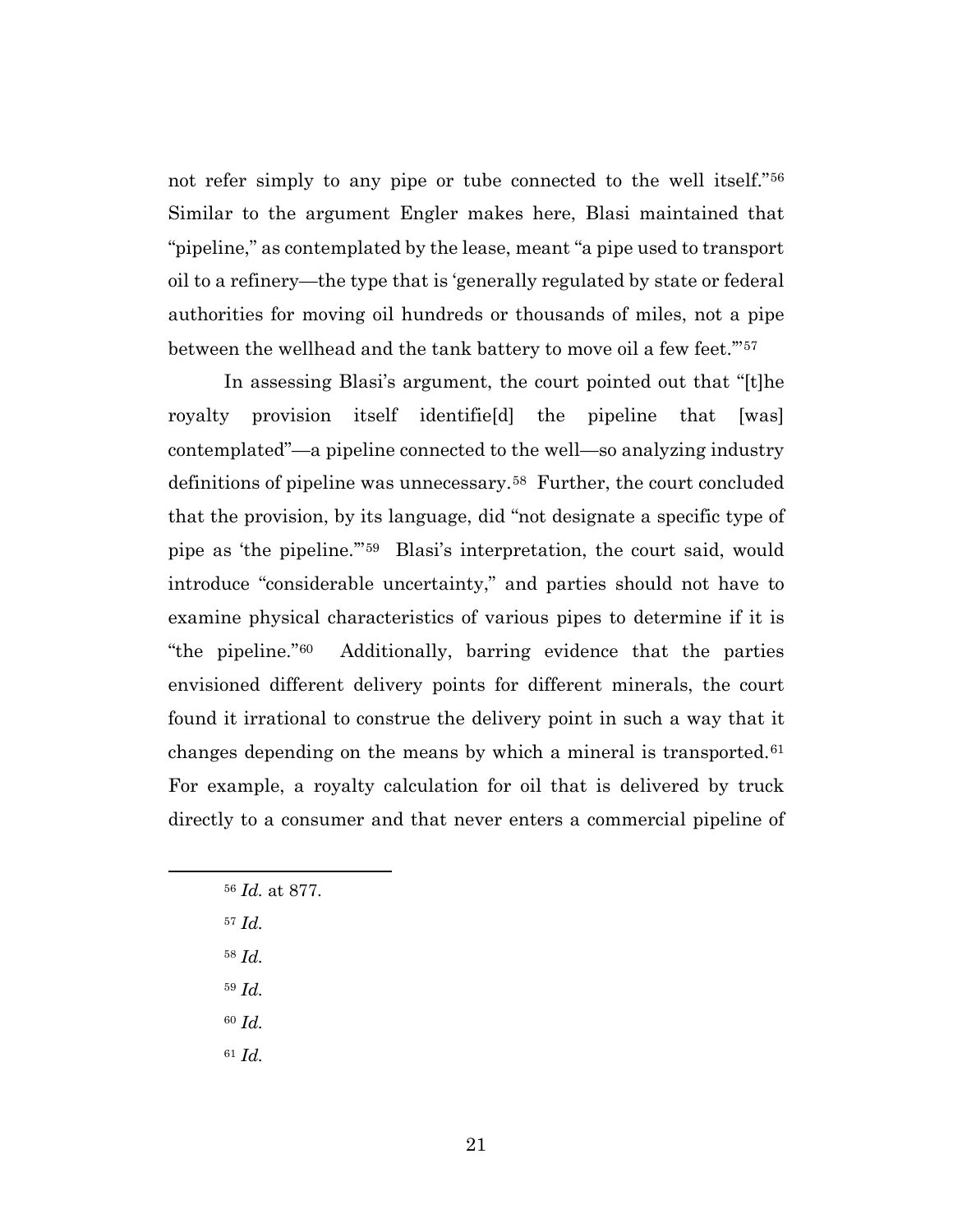the sort that Blasi envisioned should not be different from a calculation for a mineral transported via such a pipeline.<sup>62</sup> Finally, the court pointed out that the provision did not require the existence of a pipeline; rather, the word "may" in the clause provided a failsafe that prevented a lessee from avoiding a royalty obligation by failing to connect a pipeline to the well.63 The delivery point, therefore, was the point that remained constant regardless of the type of minerals produced and regardless of whether a pipeline existed at the wells.64

Despite the use of different language, the royalty provision at issue here is analogous, and the effect of the deed's language is the same. An onsite gathering pipeline qualifies as a pipeline, and the 1986 deed's reference to a failsafe or default delivery point at or near the point of production does not exclude such a pipeline from bearing its common meaning. To the contrary, the alternative phrasing ensures parity in the delivery obligation regardless of the type of mineral produced and the availability of a pipeline for delivery of such minerals.

#### 2. *The Deed Language Does Not Prohibit Delivery At or Near the Well*

As previously noted, the 1986 deed does not identify any particular pipeline, specify a particular downstream delivery point, or otherwise refer to a pipeline located off the wellsite premises. To construe the deed as referring to a particular pipeline or a pipeline located off the premises would require adding words of limitation to the

<sup>62</sup> *See id.*

<sup>63</sup> *See id.*

<sup>64</sup> *See id.* at 877-78.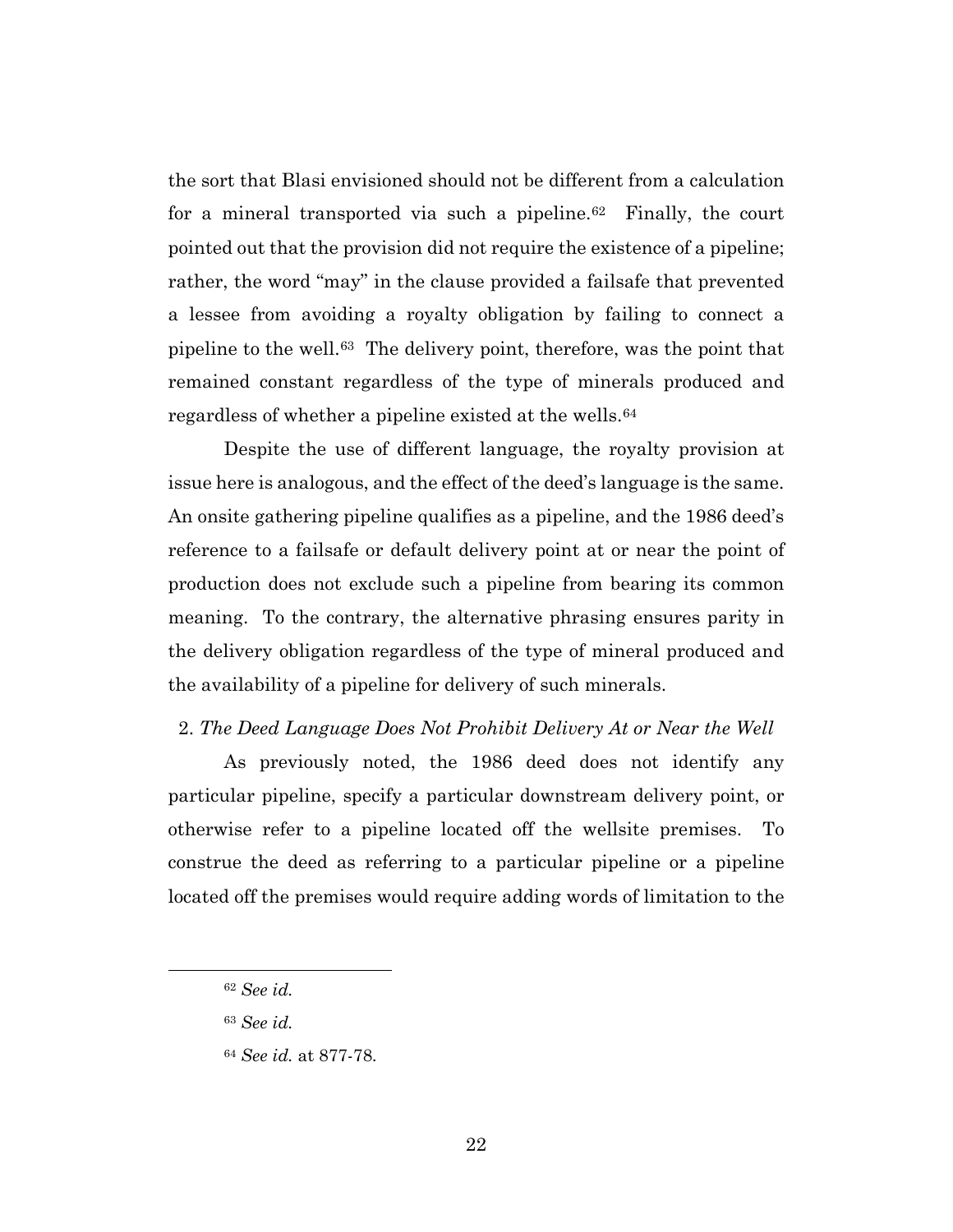deed, but we cannot rewrite or add to the instrument under the guise of interpretation.65

Engler nonetheless contends that the deed language implicitly, if not expressly, negates a construction of "pipe line" as being any pipeline in close proximity to the well. If that were the case, the deed would necessarily limit the delivery point to some downstream pipeline location—either at the transportation pipeline (as the trial court held) or the distribution pipeline (a construction of the deed Engler has abandoned). In advancing this construction of the deed, Engler focuses on the word "otherwise," asserting the deed contemplates a dichotomy between two potential delivery points—offsite and onsite. In Engler's view, the word "otherwise" *precludes* delivery near the mouth of the well if any pipeline exists, thus foreclosing the possibility that "pipe line" could refer to the gas gathering system given its proximity to the mouth of the well. Engler posits that the deed's preferred and default delivery locations cannot be the same or similar, so the phrase "the pipe line, if any" must refer to the off-premises transportation pipeline.

To achieve its desired construction of the deed, Engler contorts the definition of "otherwise," which generally means: "in a different way or manner"; "in different circumstances"; "in other respects"; "if not;"66 "in another way, or in other ways."67 These definitions do not support

<sup>65</sup> *See Barrow-Shaver Res. Co. v. Carrizo Oil & Gas, Inc.*, 590 S.W.3d 471, 481, 487 (Tex. 2019).

<sup>66</sup> WEBSTER'S NINTH NEW COLLEGIATE DICTIONARY (9th ed. 1983).

<sup>67</sup> BLACK'S LAW DICTIONARY (5th ed. 1979).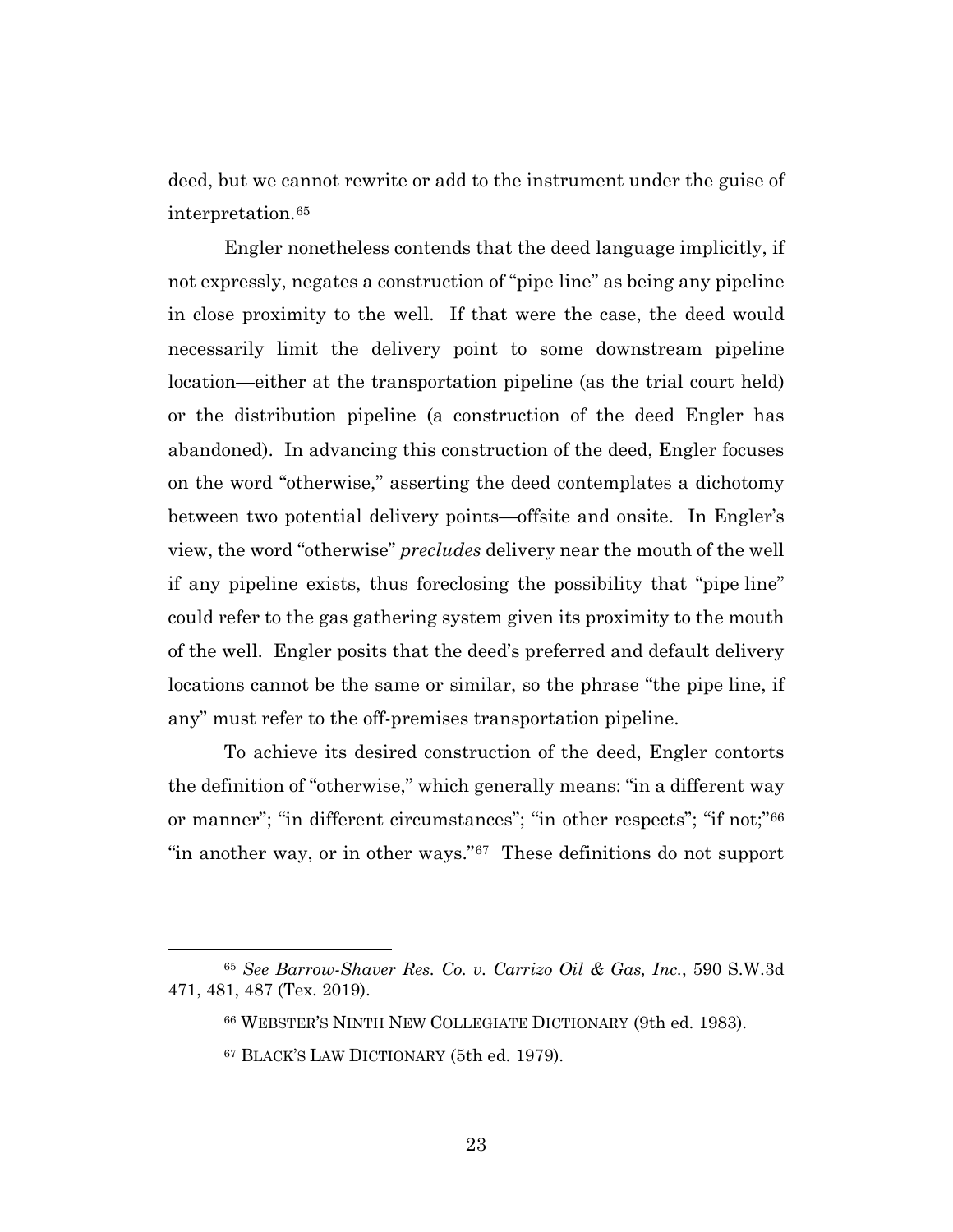the dichotomy Engler asserts or foreclose the possibility that the two delivery points may ultimately yield the same valuation.

Engler's royalty is for a fractional share of "oil, gas or other minerals" produced from the land and, in describing the royalty interest, the deed does not distinguish among the types of minerals that may be produced. That being the case, the word "otherwise", when considered in connection with the immediately preceding "if any" phrase, simply creates a preferential delivery point if any pipeline exists for the specific mineral being produced and a default delivery point at the mouth of the well or mine if there is no such pipeline or when the produced mineral is not capable of delivery into a pipeline.68 Harmonizing the entirety of the royalty clause in this way creates internal consistency and parity among the specified delivery points—"the pipe line" and "the mouth of the well or mine"—and among the various types of minerals that may be produced. Engler's favored construction does not.

<sup>68</sup> To illustrate: some minerals, like gas, *must* be delivered into a pipeline; minerals like oil *may or may not* be delivered into a pipeline; and other minerals, like coal, *would not* be delivered into a pipeline. *See Blasi*, 959 N.W.2d at 877-78 (analyzing how oil may be transported by various means and may never reach a commercial pipeline); 8 HOWARD R. WILLIAMS & CHARLES J. MEYERS, OIL AND GAS LAW 436 (Patrick H. Martin & Bruce M. Kramer, eds., 2021) (explaining that gas collected via a gathering line continually flows from the well to the ultimate consumer, since gas cannot be stored). If "pipe line" could potentially mean an off-premises transportation pipeline, this would create a disparity in the delivery points for different minerals—oil transported by truck from the well would be valued "at the mouth of the well," whereas gas transported via pipeline would be valued downstream at the transportation pipeline. Under Engler's construction of the deed, the variety of potential delivery points could yield vastly different royalty calculations for no discernable or textually supportable reason.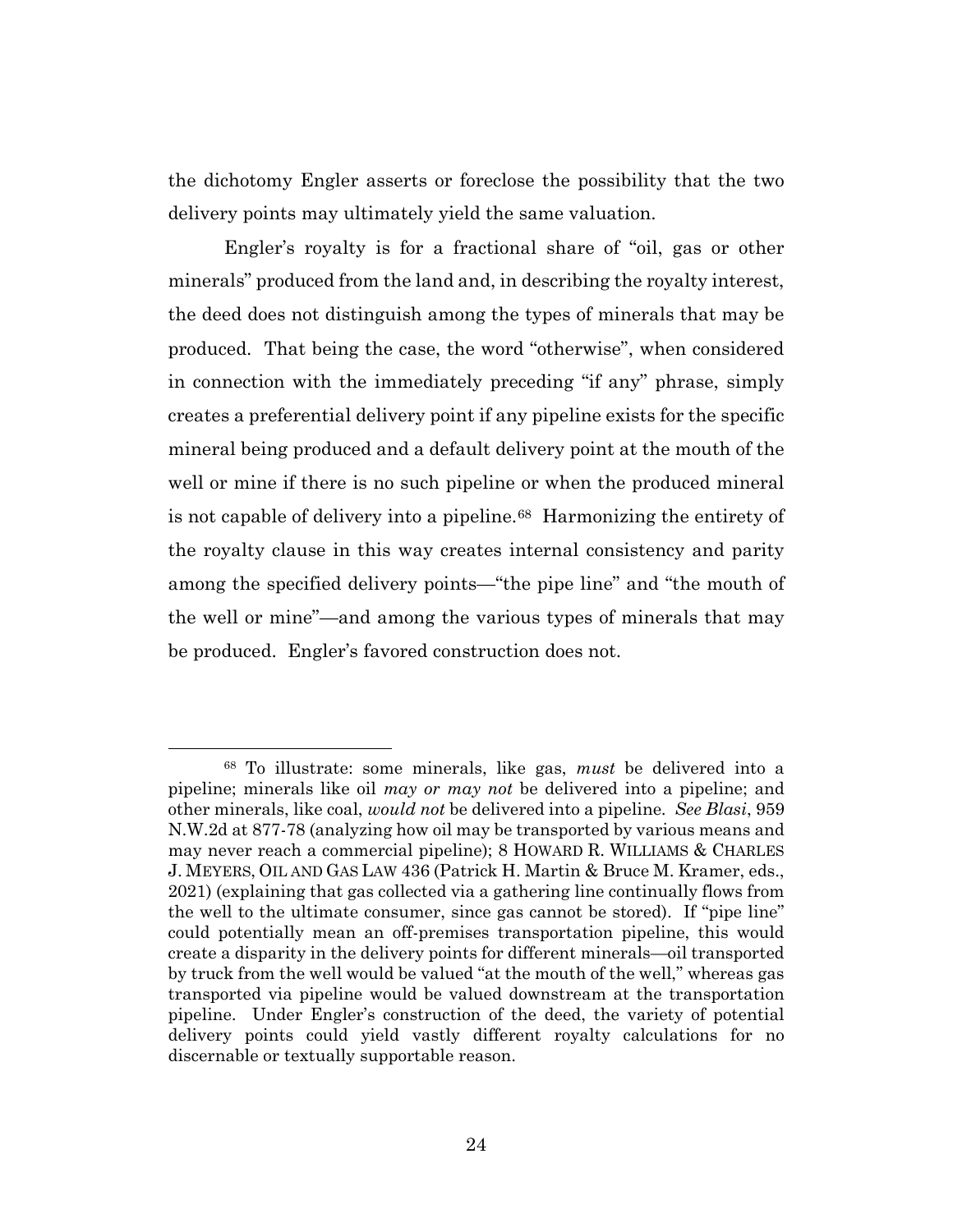Further, given the existence of transportation pipelines at the time the deed was executed, the failure to mention such pipelines—by description or even by type—is telling. This circumstance coupled with the *nonexistence* of a gathering pipeline at that time as well as the articulation of a wellsite delivery point as *a default*, supports the parties' intent that delivery would occur into pipelines *on the wellsite*, *if any*, rather than an intent to establish a downstream delivery point that would result in a markedly different royalty calculation.

3. *Contracts Are Construed According to Their Terms*

Although mineral transactions are subject to certain presumptions that state the "usual" rules, we have repeatedly affirmed that parties are free to make their own bargains, and courts are obligated to enforce agreements as the parties intended.69 We discern that intent from the language the parties used to express their accord, viewed not in isolation, but in context.70 The analysis in *Burlington Resources* expresses, applies, and confirms this principle.71 There, we held that language assigning an overriding royalty interest equated certain language specifying an "into the pipeline" delivery point with an "at the mouth of the well" valuation.72 But we did not fashion a rule to that effect. To the contrary, we explained that "the decisive factor in

<sup>69</sup> *Heritage Res., Inc. v. NationsBank*, 939 S.W.2d 118, 121-22 (Tex. 1996) (emphasizing oil-and-gas royalty agreements are construed under general rules that may be modified by the parties' agreement).

<sup>70</sup> *Id.* at 121.

<sup>71</sup> *See Burlington Res. Oil & Gas Co. v. Tex. Crude Energy, LLC*, 573 S.W.3d 198, 202-11 (Tex. 2019).

<sup>72</sup> *Id.* at 211.